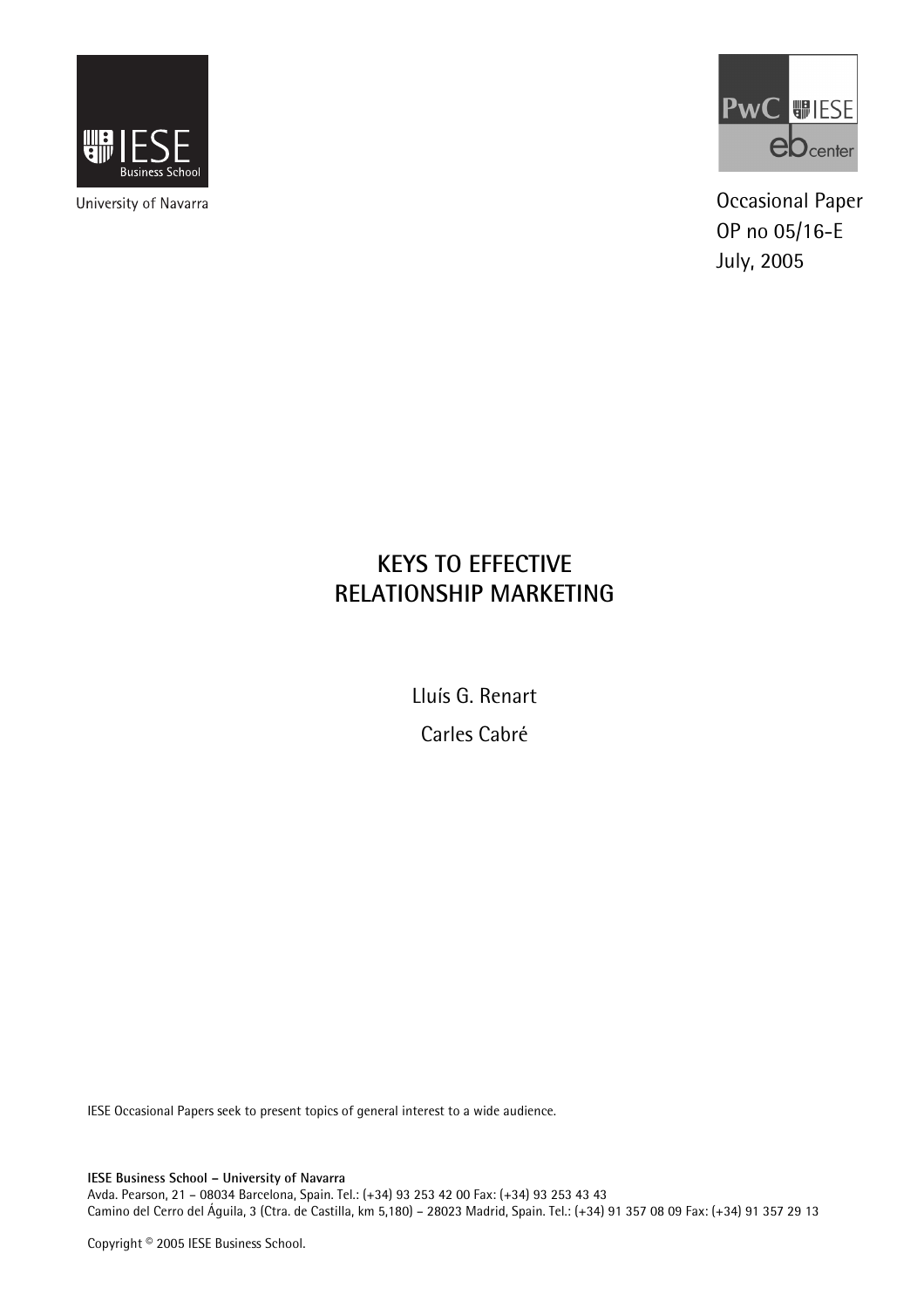The PwC&IESE e-business Center is a joint initiative of IESE Business School and the professional services firm PricewaterhouseCoopers aimed at creating a Research Center to analyse the impact of e-business on organizations.

The mission of the PwC&IESE e-business Center is to be an international benchmark for companies and universities in the development and communication of new ideas.

Based on this mission, the Center has set itself five basic goals:

- 1) Gather material on "best practices" and "next practices" in e-business.
- 2) Develop a conceptual framework that will help enable the world of business to understand and control the impact of the Internet and e-business.
- 3) Diffuse the knowledge generated by research in this field through the usual scientific and professional media.
- 4) Develop up-to-date, quality teaching materials.
- 5) Help train managers to understand the complexity of the changes that technology brings about in society and in the way businesses and competitive advantages are developed.

These goals will be achieved through three activities: research, training, and communication. The Center's efforts will be focused primarily on research, as the foundation for training and communication of the results obtained.

http://www.ebcenter.org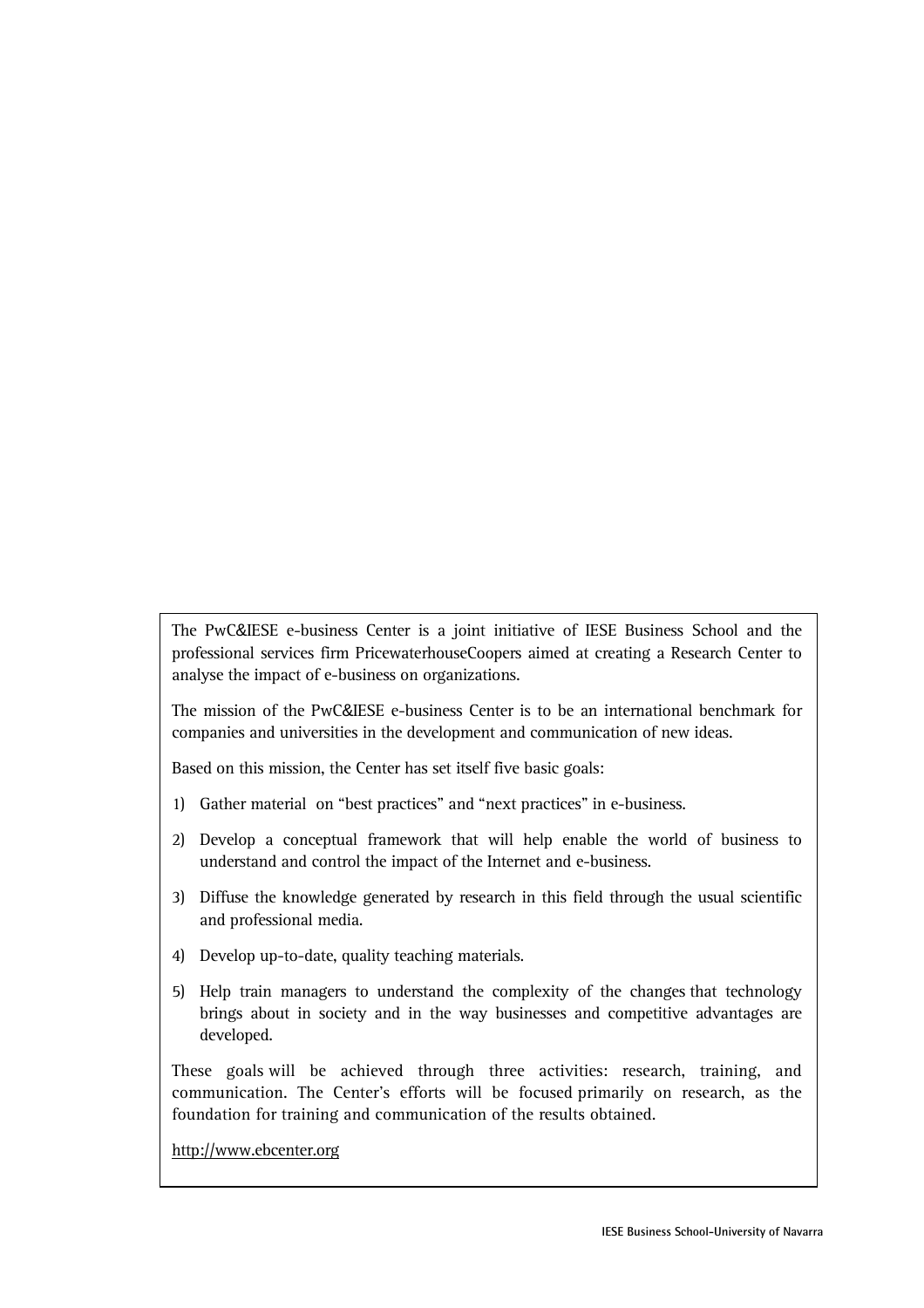## **KEYS TO EFFECTIVE RELATIONSHIP MARKETING**

Lluís G. Renart\*

Carles Cabré\*\*

### **Abstract**

The authors argue that the keys to success in designing and implementing a relationship marketing strategy are: 1) take three prior considerations into account before embarking on the process; 2) carry out the design and implementation process in three stages: 2a) define the company's mission, values and culture; 2b) design a relationship strategy; 2c) then, and only then, allocate the necessary staff and resources (IT or other resources, such as websites, databases, loyalty cards, call centers, etc.). Lastly, the authors describe the seven keys to effective relationship marketing: 1) make sure the basic transactional model is working well to start with; 2) implement the new strategy gradually; 3) make sure it is genuinely two-way and customer-oriented; 4) overcome customers' reluctance to maintain a relationship; 5) cultivate virtuous circles; 6) secure top management support; and 7) offer customers a multichannel, integrated, consistent experience. They conclude by noting that there is no such thing as the perfect or definitive relationship strategy.

\* Professor of Marketing, IESE

\*\* Research Assistant, IESE

**Keywords**: relationship marketing, marketing strategy, customer development, customer lifetime value, customer relationship strategy.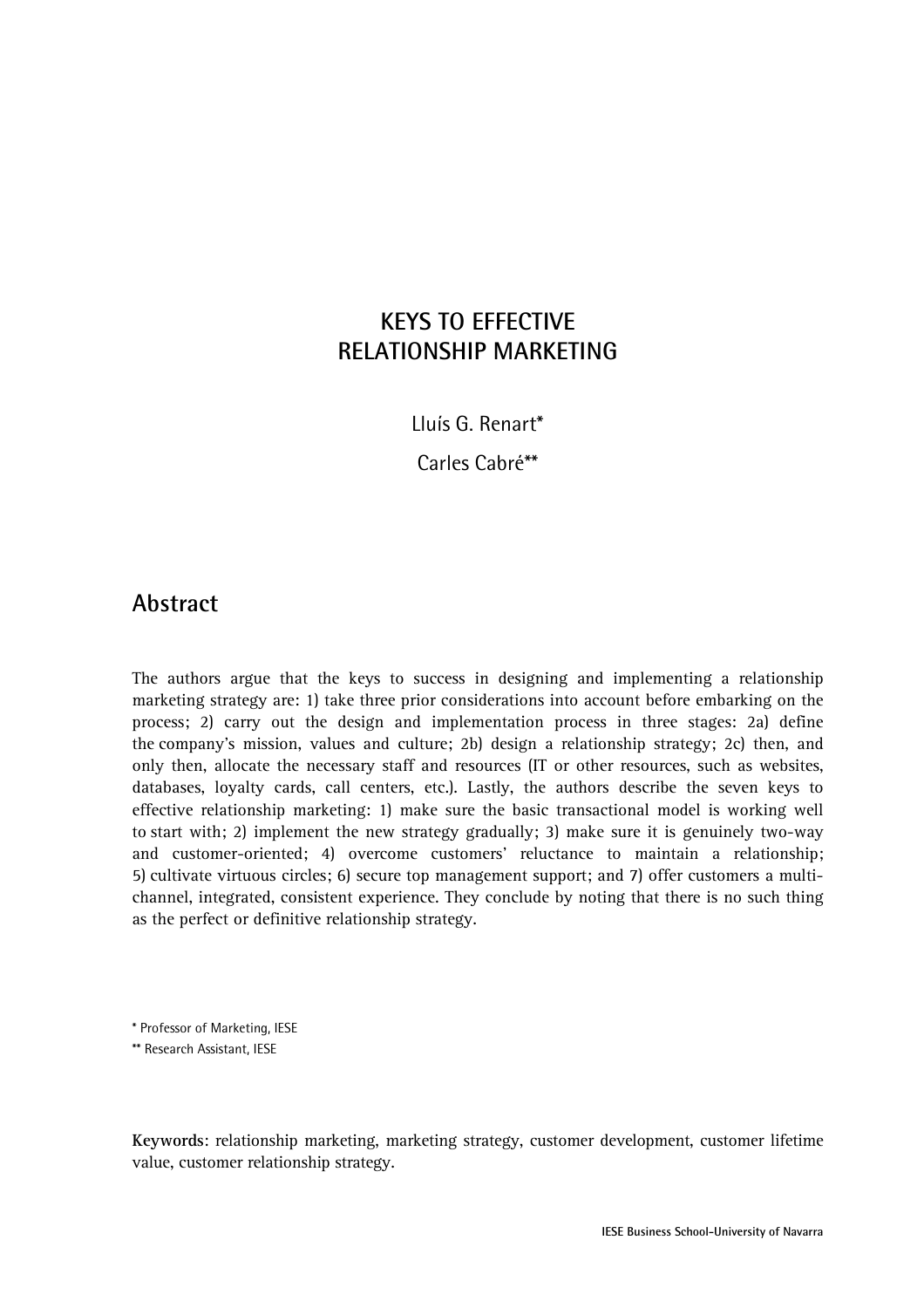## **KEYS TO EFFECTIVE RELATIONSHIP MARKETING**

### **Introduction**

In September 2004, the American Marketing Association (AMA) issued a new definition of marketing: *"Marketing is an organizational function and a set of processes for creating, communicating, and delivering value to customers and for managing customer relationships in ways that benefit the organization and its stakeholders"*<sup>1</sup> .

The AMA's new definition indicates how important relationship-based marketing strategies have become. Nevertheless, the fact that many CRM (Customer Relationship Management) and relationship marketing programs have a low or negative return on investment suggests that these programs have a long way to go before they become truly effective tools for increasing customer satisfaction and loyalty in a way that impacts on corporate sales and profitability<sup>2</sup>.

In recent years, various authors have investigated the reasons for these poor results. They have found that the mistakes most commonly made are: adopting a CRM solution without first designing a customer strategy based on a definition of the value proposition, target audience, sales targets, and customer satisfaction<sup>3</sup>; communicating with customers too much and too often<sup>4</sup>; taking it for granted that customers want to maintain a relationship with the company; implementing a CRM system without sufficiently taking into account the changes that will have to be made to the organization, e.g. because there is no customer service mentality among employees, no training plan, a corporate culture focused on short-term results, or unsuitable selection and compensation systems)<sup>5</sup>; and lastly, thinking that the more technology is applied, the better<sup>6</sup>, so that a large proportion of the CRM budget is spent on the technological side of the solution.

Despite these failings, we have come to the conclusion –in light of certain relationship marketing programs we have studied (including those implemented by Hewlett-Packard

<sup>1</sup> *Marketing News*, September 15, 2004, p. 16.

<sup>&</sup>lt;sup>2</sup> Relatively small increases in customer loyalty can generate significant bottom-line improvements (Reichheld, Frederick F., *The loyalty effect: the hidden force behind growth, profits, and lasting value*, Harvard Business School Press Boston, Mass., 2001).

<sup>3</sup> Rigby, Darrell K., Frederick F. Reichheld and Phil Schefter, "Avoid the Four Perils of CRM", *Harvard Business Review*, vol. 80, 2, February 2002.

<sup>&</sup>lt;sup>4</sup> Fournier, Susan, Susan Dobscha and David Glen Mick, "Preventing the Premature Death of Relationship Marketing", *Harvard Business Review*, vol. 76, 1, January-February 1998.

<sup>&</sup>lt;sup>5</sup> Rigby et al., op. cit.

 $6$  Ibid.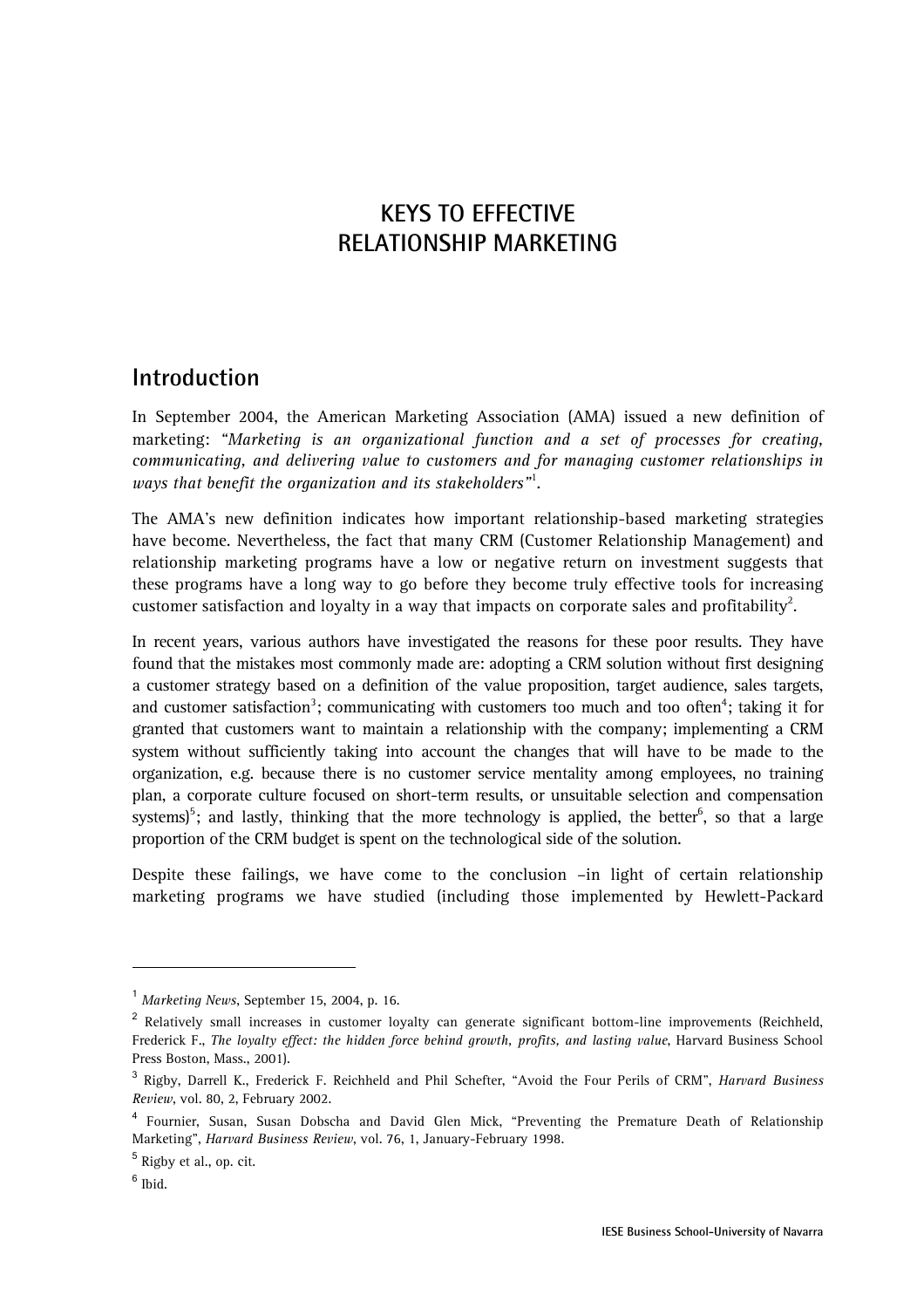(DesignJet Online), Imaginarium, Spainsko<sup>7</sup>, and the IESE Alumni Association), the experiences we have gathered from managers attending relationship marketing and sales seminars held at IESE, and a review of the academic literature in this field– that well designed and properly implemented relationship marketing programs can nevertheless bring real benefits to companies and consumers alike. What are the keys to success?

#### **Table 1**

#### **RELATIONSHIP MARKETING CASE STUDIES**

#### **HEWLETT-PACKARD**

**Program: DesignJet Online**

Market: Large-format printers

#### www.designjet.hp.com

Case: "HP: DesignJet Online 2003" (M-1175- E), IESE Business School

At the beginning of 1998, HP's Inkjet Commercial Division launched the DesignJet Online CRM program, aimed at building a closer relationship with existing users of HP's large-format printers around the world. At the core of the project was a website offering technical support and product information.

#### I**ESE Business School**

**Program: Alumni Association** Market: Executive education www.iese.edu

The IESE Alumni Association was founded in 1959. Its mission was to promote the lifelong education of the entrepreneurs and managers who have participated in IESE's core programs. Since then, it has undertaken a wide range of relationship-building activities designed to help it fulfill that mission.

**IMAGINARIUM Program: Imaginarium Club** Market: Toys www.imaginarium.es Case: "Imaginarium" (M-1173-E), IESE Business School

The Imaginarium Club was started in 1993. It was aimed especially at families with children under the age of nine who occasionally, or frequently, shopped in Imaginarium stores. Enrolled families could participate in club activities and had access to the club section of the corporate website. The purpose of the club was to create a database of members and manage it using a CRM system.

#### **SPAINSKO**

**Program:**

Market: Comfort shoes sold by catalogue www.spainsko.es

Case: "Spainsko" (M-1005-E) IESE Business School, and Workbook: "CRM: Three success strategies" (Lluís G. Renart, Francesc Parés and Carlos Cabré), ebcenter PwC & IESE, February 2005

From its inception in 1994, Spainsko conducted a CRM program aimed at building a long-term relationship between the company and its customers that would improve communication, enhance customer satisfaction and stimulate repeat purchases.

In our view, there are three prior considerations before any customer relationship strategy should be implemented; the implementation process itself must be carried out in three stages; and there are seven key factors for achieving the program's goals. In this paper we discuss these prior considerations, stages and key factors in detail.

<sup>&</sup>lt;sup>7</sup> For more information on these three cases, see "CRM: Three success strategies", by Lluís G. Renart, Francesc Parés and Carlos Cabré, ebcenter PwC & IESE, February 2005.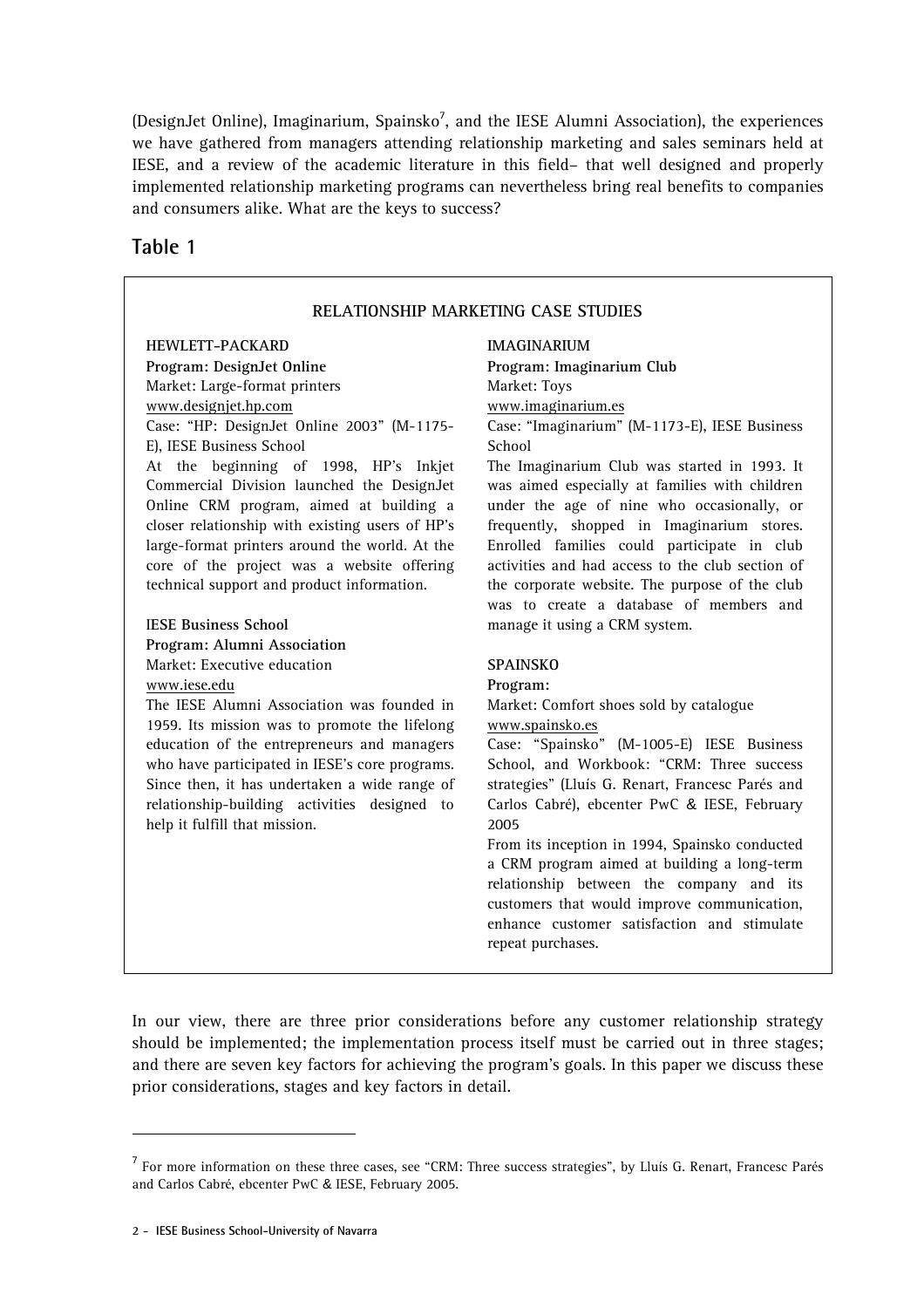$\overline{a}$ 

Overall framework of relationship marketing



## **The three prior considerations of relationship marketing**

**First consideration: relationship potential.** Before adopting a relationship marketing strategy, companies must bear in mind that such a strategy is not equally advantageous for every type of company, product and customer. How can a company find out in advance whether it is likely to benefit from a relationship marketing program? The first step is to analyze what we call the company's relationship potential.

As it is difficult to assess the possible future benefits of a relationship marketing program in the aggregate, it is best to analyze individually each of the eight classic stages of relationship marketing (identify; inform and attract; sell; serve; satisfy; build loyalty; develop; and create a customer community<sup>8</sup>) and estimate the costs and benefits of each one<sup>9</sup>. Naturally, the costbenefit ratio will be different at each stage, and each stage will be evaluated accordingly, on a scale of 0 to 10. If the costs for a given stage are high and the benefits low, the score for that stage will be close to 0. Conversely, if a stage is likely to be very easy and inexpensive to implement and the likely benefits are substantial, the score will be close to 10. Here, "benefits" includes not only measurable and recordable economic profit, but also indirect, even intangible benefits such as customer attitudes or knowledge of customers' real needs.

<sup>&</sup>lt;sup>8</sup> Fostering relational ties between the brand, the products, and the customers, and among customers. See McAlexander, Schouten, Koenig (2002).

<sup>&</sup>lt;sup>9</sup> To the eight stages just listed we could add two further activities: filtering (getting rid of undesirable customers), and recovery (winning back customers who have deserted).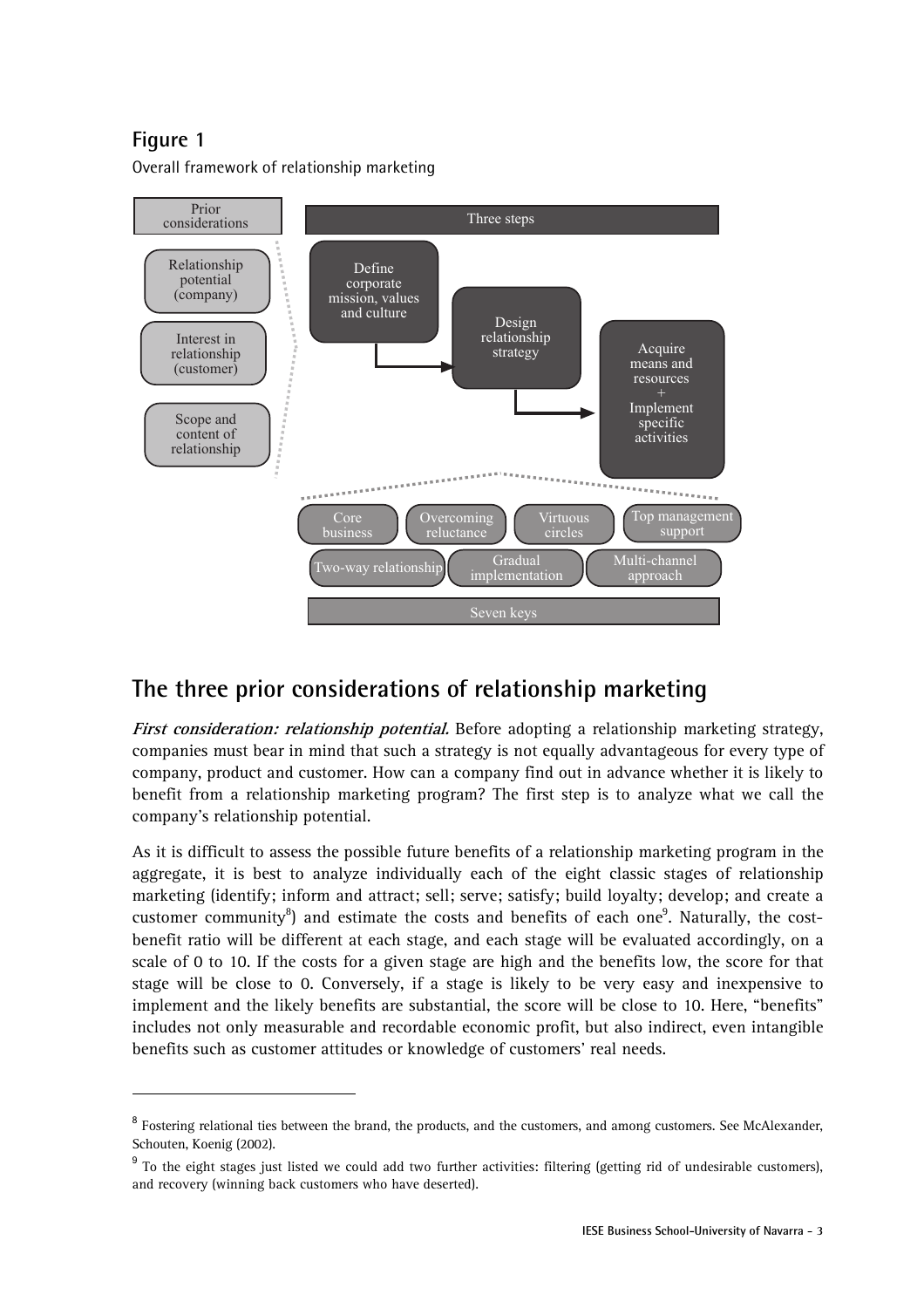For example, before starting its DesignJet Online program, HP studied the feasibility of identifying and communicating online with the owners of its installed base of large-format printers. A market study revealed that a higher-than-expected percentage of its customers were regular Internet users and were interested in receiving information about the company's latest products. This suggested there was a definite relationship potential and encouraged the company to start the program.

In assessing the loyalty-building stage (one of the most important in any analysis of a company's relationship potential), management must estimate the margin earned on each successive purchase made by a customer and any correlation between enhanced customer satisfaction and increased purchasing activity. Dispersion or differences among customers in the way they use and value the company's products is another factor to be taken into consideration. The greater the dispersion, the greater the benefits to be obtained by giving the best customers exclusive and differential treatment.

If the sum of the scores of the eight stages is approaching 0, the company's relationship potential will be seriously in doubt. If such a company were to launch a relationship marketing program, the program would very likely fail or bring little benefit.

If the sum of the eight stages is closer to 80, the chances of success will be considerably better. The questions managers must ask themselves before adopting a relationship marketing strategy are summed up in Figure 2.

The assessment of a company's relationship potential obtained by this method is fairly loose and subjective. However, in various relationship marketing seminars, we asked different groups of executives to make the same assessment, after analyzing the Spainsko and HP DesignJet Online cases. The different groups' assessments of these two companies' relationship potential were reasonably consistent.

**Second consideration: interest in a relationship.** The second prior consideration is to understand that relationship marketing is not equally well accepted by all types of customers. Not all customers can be expected to respond with the same level of interest to the company's proposal of a relationship. Not all customers want to maintain such a relationship. Even customers who are satisfied with the product or service may be reluctant. Therefore, the company needs to analyze customers' reluctance to maintain a relationship. It must try to design a program that does not arouse adverse reactions.

**Third consideration: scope and content of the customer relationship.** The third prior consideration is that the customer relationship program does not have to cover all eight stages of relationship marketing. Nor does it necessarily have to include, say, a loyalty card or a customer or user community. The purpose of the program may be to satisfy customers a little better, or find out a little more about their preferences, or encourage greater loyalty. Although satisfied and loyal customers are a very valuable asset for any company<sup>10</sup>, that is not to say that companies must necessarily use each and every strategy or tool in the book to secure customer loyalty. A relationship marketing program may be intended merely to cover some of the stages, using a low-intensity approach<sup>11</sup>.

 $\overline{a}$ 

<sup>10</sup> Reichheld, Frederick and Earl W. Passer, "Zero defections: Quality comes to service", *Harvard Business Review*, September-October 1990, pp. 105-111.

<sup>11</sup> Renart, Lluís G., Francesc Parés and Laureano Berasategui, "Imaginarium", M-1173-E, IESE Business School.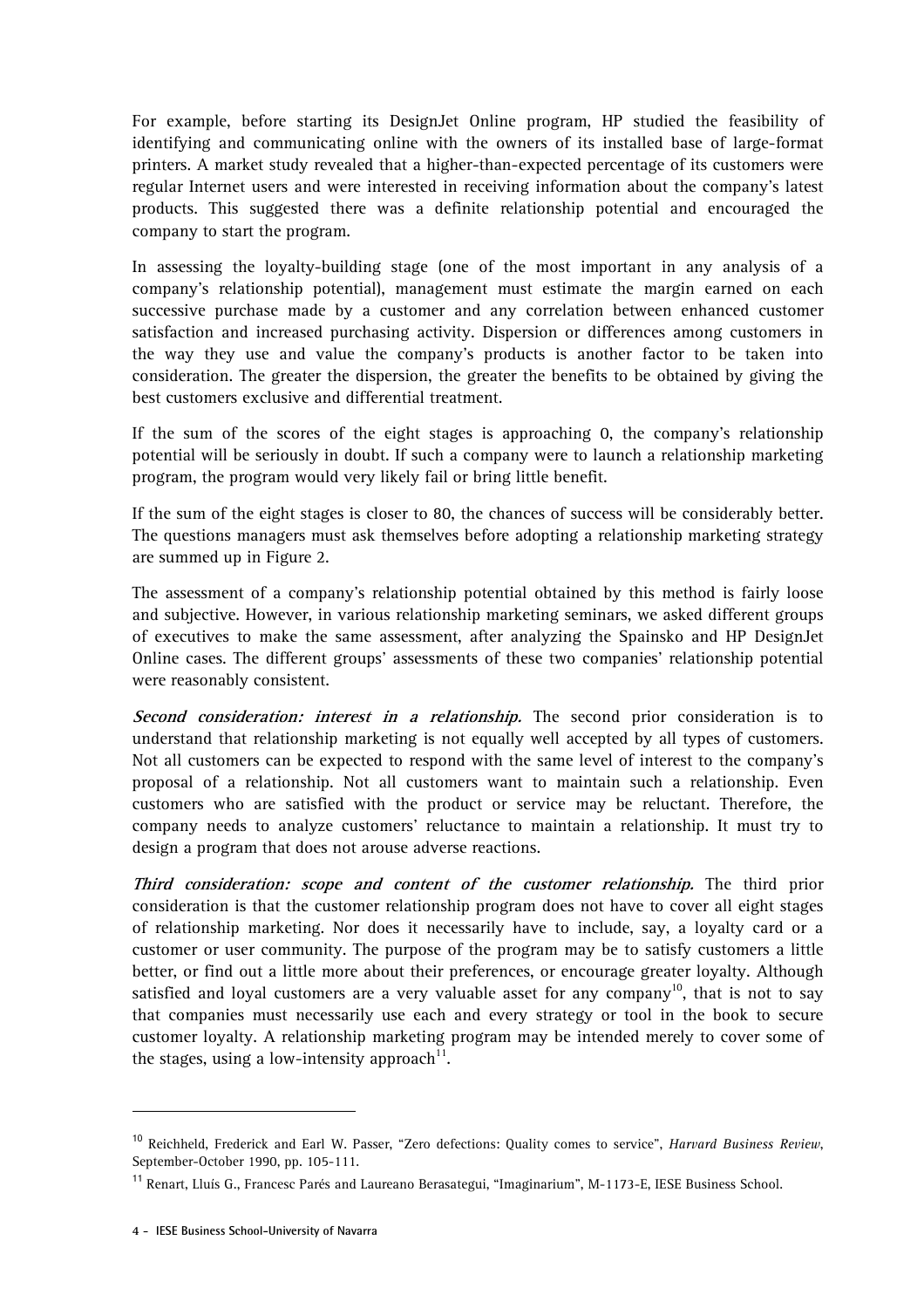Relationship marketing feasibility analysis

| <b>FEASIBILITY OF RELATIONSHIP MARKETING</b> |                                                                                                                              |                                                                                                                                                                                      |                                                          |  |
|----------------------------------------------|------------------------------------------------------------------------------------------------------------------------------|--------------------------------------------------------------------------------------------------------------------------------------------------------------------------------------|----------------------------------------------------------|--|
|                                              | <b>STAGES OF</b><br><b>RELATIONSHIP</b><br><b>MARKETING</b>                                                                  | <b>HOW TO ASSESS</b><br><b>RELATIONSHIP</b><br><b>POTENTIAL</b><br><b>AT EACH STAGE</b>                                                                                              | <b>SCORE</b><br><b>EACH STAGE</b><br><b>FROM 0 TO 10</b> |  |
| 1                                            | <b>IDENTIFY</b><br>Identify target customers of a<br>relationship marketing<br>strategy.                                     | Has the company already<br>identified its customers, or will<br>it be relatively easy and<br>inexpensive to do so?                                                                   |                                                          |  |
| $\overline{2}$                               | <b>INFORM AND ATTRACT</b><br>Make those customers aware of<br>the products and services.                                     | Will it be easy and inexpensive to<br>make customers aware of the<br>company's products and services? Is<br>the company well-known in its market<br>and are its products accredited? |                                                          |  |
| 3                                            | <b>SELL</b><br>Convert potential customers<br>(previously identified and aware<br>of the product) into actual<br>customers.  | Will it be easy and inexpensive<br>to get customers to enroll in the<br>program? Will it be easy and<br>inexpensive to sell to enrolled<br>customers?                                |                                                          |  |
| $\overline{4}$                               | <b>SERVE</b><br>Deliver the product, install it,<br>adapt it to customers' needs, and<br>deliver any other service required. | Will it be easy and inexpensive<br>to serve customers?                                                                                                                               |                                                          |  |
| 5                                            | <b>SATISFY</b><br>Keep customers satisfied with<br>the product or service they have<br>bought.                               | Will it be easy and inexpensive to<br>keep customers highly satisfied<br>after the purchase? Is the product<br>a quality product?                                                    |                                                          |  |
| $6\phantom{1}6$                              | <b>BUILD LOYALTY</b><br>Get customers to come back and<br>buy the same product or service<br>again.                          | Will it be easy and inexpensive<br>to turn satisfied customers into<br>loyal ones? Is the purchase<br>frequency high?                                                                |                                                          |  |
| $\overline{7}$                               | <b>DEVELOP</b><br>Increase the quantity, value and<br>variety of products or services<br>purchased.                          | Will it be easy and inexpensive<br>to get customers to buy other<br>products from the company?<br>Will it be possible to create new<br>emotional ties?                               |                                                          |  |
| 8                                            | <b>CREATE A COMMUNITY</b><br>Foster ties or relationships<br>between customers.                                              | Will it be feasible and<br>inexpensive to create, maintain<br>and benefit from a user<br>community?                                                                                  |                                                          |  |
| <b>SUM OF THE EIGHT PARTIAL SCORES</b>       |                                                                                                                              |                                                                                                                                                                                      |                                                          |  |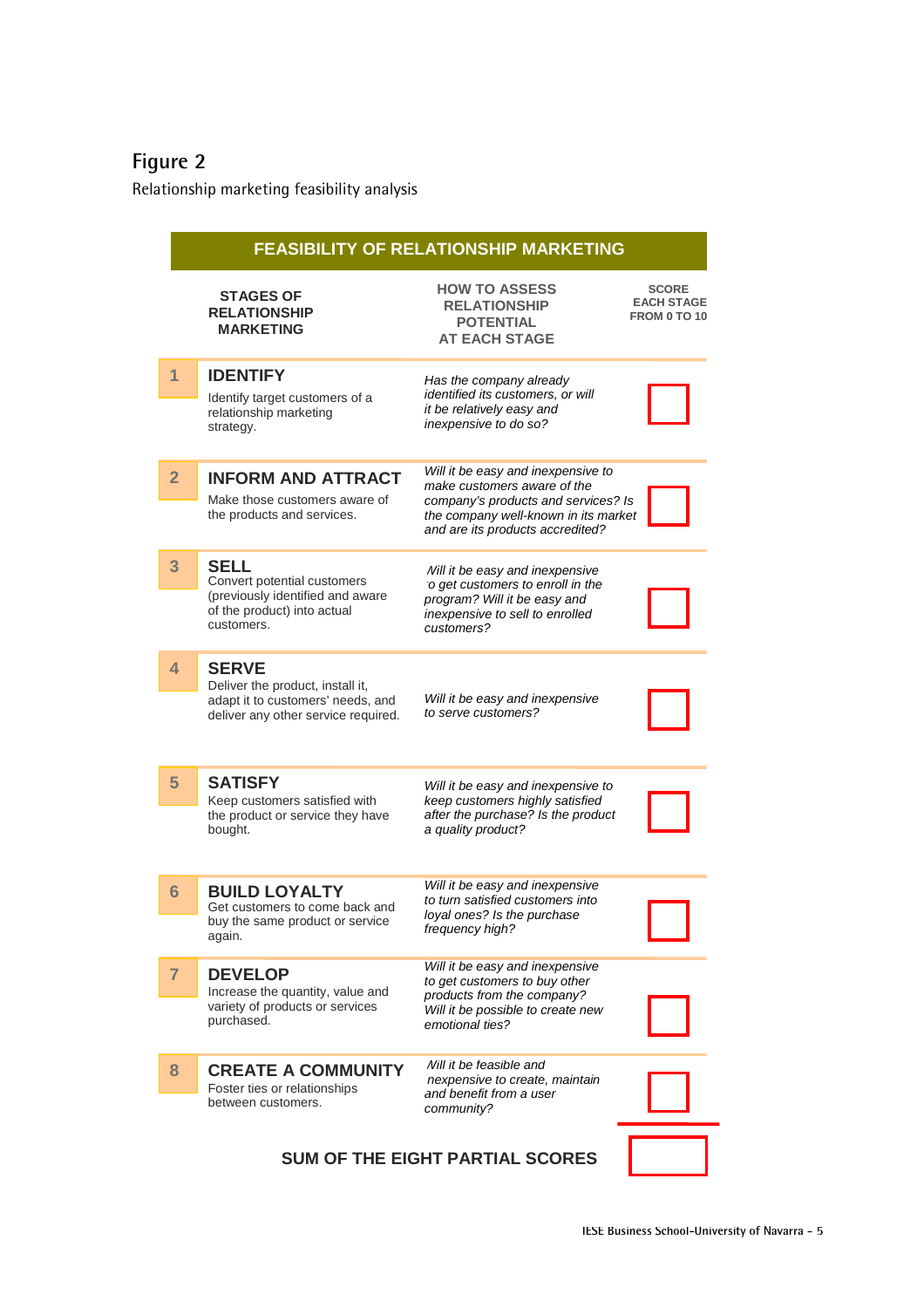# **The three stages of designing a customer relationship strategy**

Once a company has analyzed the three prior considerations and has come to the conclusion that it is likely to benefit from establishing a closer relationship with its customers, what is the first step in designing and implementing a relationship marketing strategy? In recent years, many efforts to foster customer loyalty have started with points programs and discounts to reward loyalty financially. Yet it is questionable whether a company will be able to build customer loyalty if it does not have a clear idea of its goals as a company and what it offers its customers.

First step: define the corporate mission, values and culture. Can a company build a deep, quality relationship with its customers if it does not have a clear idea of its mission as a company and what it offers its customers? Probably not, if it focuses exclusively on rewards programs and discounts that foster loyalty merely on an economic basis. Therefore, the logical first step must be to define the corporate mission, values and culture.

According to William George<sup>12</sup>, the three necessary conditions to generate long-term growth in a company's shareholder value are that the company be mission-driven, that it be valuescentered, and that it have an adaptable business strategy.

Ideally, the definition of a company's mission will include the right combination of extrinsic motives (tangible results or material rewards); intrinsic motives (the satisfaction of a job well done, learning and knowledge acquisition, even the pleasure of serving others); and transcendent or altruistic motives (helping to satisfy customers' real needs, helping them to develop professionally and as people).

The motivational quality of a relationship marketing program will improve as the relative importance of transcendent or altruistic motives increases. In Figure 3 we analyze the motives that lead customers and companies to start and maintain a relationship.

If both parties are motivated exclusively by extrinsic motives, they will have a relationship of sorts, but it will be relatively fragile and mediocre: what might be called a contractual or materialistic relationship. Either party may break the tie if it thinks it is likely to benefit more from a relationship with a different party. Many points-based loyalty programs probably generate this type of relationship.

If the parties' motivation is of a higher quality and their actions are driven by a combination of extrinsic and intrinsic motives, then the relationship will be more solid and consistent. The relationship no longer depends exclusively on each party benefiting materially from the other (purchase volume, points…), as both also enjoy the relationship, find it esthetically pleasing or entertaining and, above all, learn and actualize themselves through it. In cases such as this, a higher quality, more consistent relationship arises: what we call a technical-professional relationship.

Lastly, if both parties are motivated by a combination of extrinsic, intrinsic and transcendent motives, the resulting relationship will be even deeper and more solid, with a higher level of trust and commitment. This can be described as a relationship of "identification", in the sense used by Herbert Simon in his book *Administrative Behavior*: "A person identifies with a group

<sup>12</sup> George, William, Chairman and CEO of Medtronic, Executive of the Year Award 2001, *Academy of Management Executive*, vol. 15, 4, 2001, p. 41.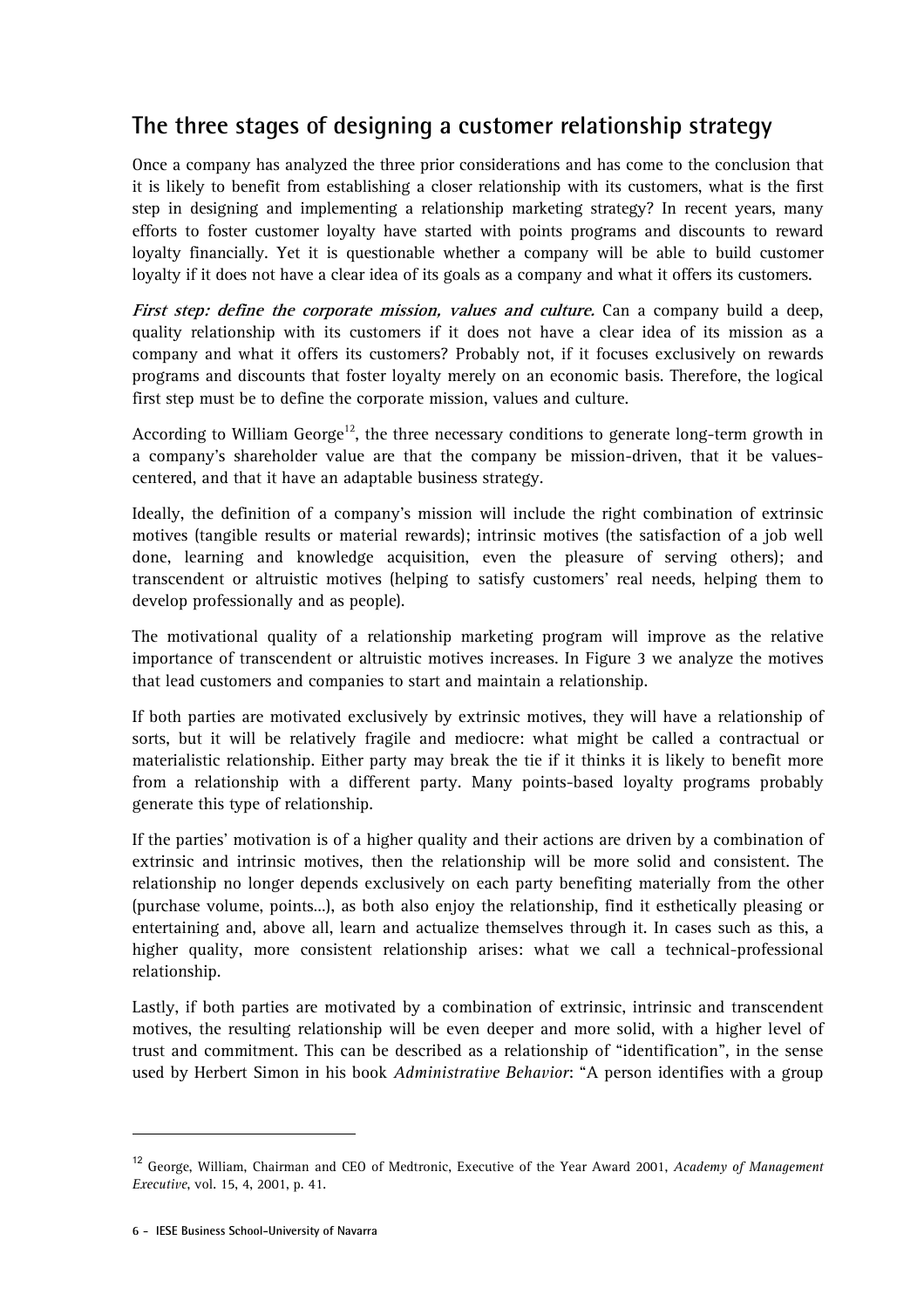if, when making a decision, he evaluates the different action alternative in terms of their consequences for the group"<sup>13</sup>.

#### **Figure 3**

j

Analysis of motives for relationship marketing



The more effort a company makes to listen to its customers and understand their needs, and the more it shares this information among its various departments (especially R&D), the more likely it is to succeed with its relationship marketing program. The relationship between market orientation and corporate results has been widely researched in recent years $^{14}$ .

Studies of relationship quality<sup>15</sup> suggest that customers' trust in a company and mutual satisfaction of each other's real needs are essential to the success or value of a relationship<sup>16</sup>. Some authors argue that customers especially value companies that display integrity, reliability and trust, and that actively seek to meet their needs $^{17}$ .

**Second step: design the relationship strategy itself.** Designing and implementing a relationship marketing strategy consists of designing and carrying out a set of relationshipbuilding activities, beyond the scope of the basic transactional model, that help the company develop a deeper, more satisfactory relationship with its best customers. These activities require

<sup>13</sup> Simon, Herbert (1945), *Administrative Behavior*. Fourth edition, 1997, p. 284, *The Free Press*, New York.

<sup>14</sup> Jaworski, Bernard, "Market Oriented: The Construct, Research Propositions, and Managerial Implications", *Journal of Marketing*, 1990. Deshpandé, Robit and John U. Farley, "Understanding Market Orientation: A Prospectively Designed Goal-Analysis of Three Market Orientation Scales", *Marketing Science Institute* Working Paper, 1996. Heiens, Richard, "Market Orientation: Towards an Integrated Framework", *Academy of Marketing Science Review*, 2000.

 $15$  Relationship quality is the value or quality of the interactions between a company and its customers. It is determined by a broad set of factors, including trust, satisfaction, commitment, etc.

<sup>16</sup> Naudé, Pete and Francis Buttle, "Assessing Relationship Quality", *Industrial Marketing Management*, 29, 2000, pp. 351-361.

<sup>17</sup> Dorsch, Michael, Scott R. Swanson and Scott W. Kelley, "The Role of Relationship Quality in the Stratification of Vendors as Perceived by Customers", *Journal of the Academy of Marketing Science*, 1998.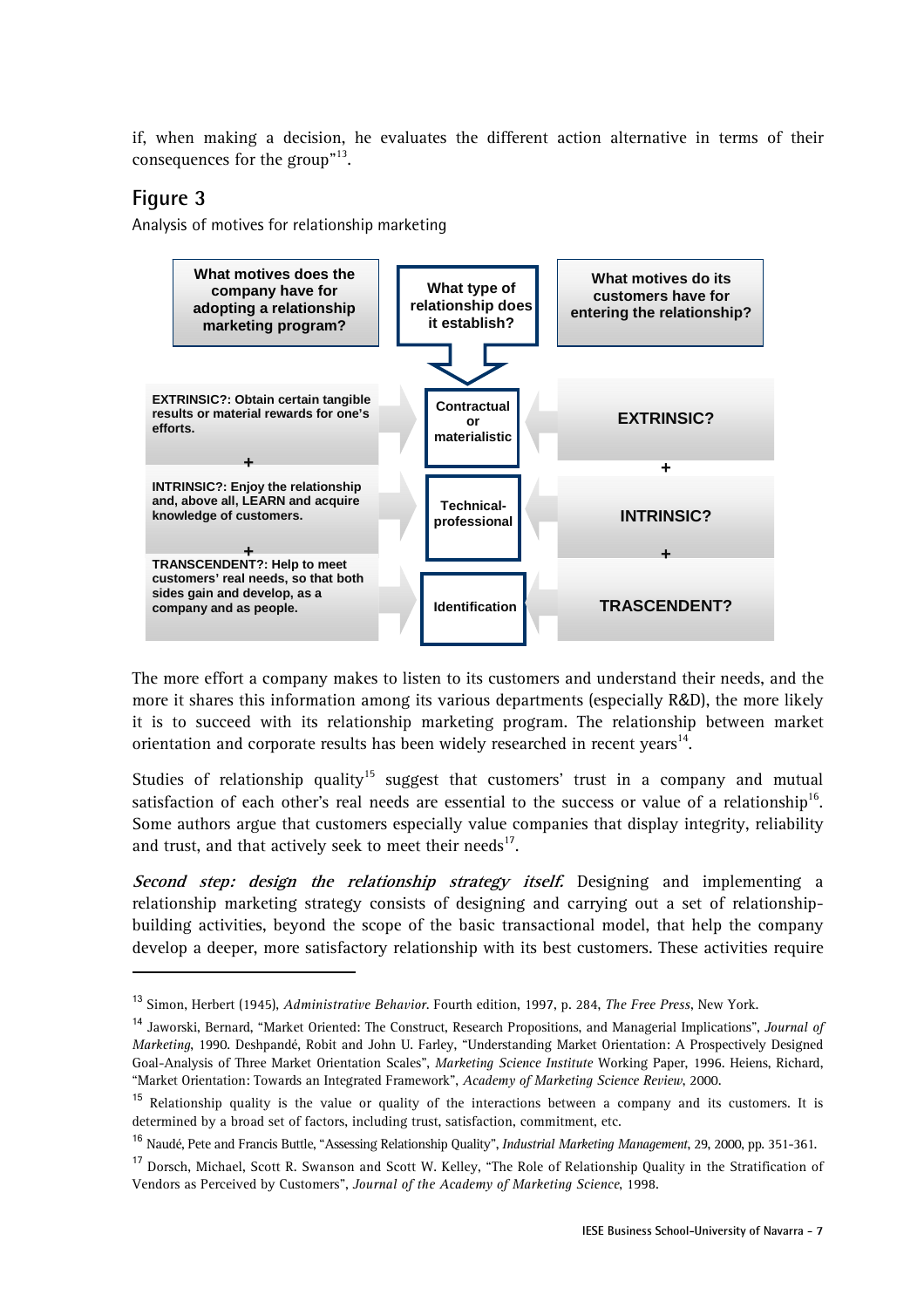certain expenditures and investments to maintain a medium to long-term relationship that will generate enough value to satisfy the company and its customers. The relationship strategy as a whole, and also each individual relationship-building activity, must be aligned with the company's mission, culture and values, as defined in the previous stage.

In any relationship marketing program it is important to decide how many separate relationship-building activities there will be. They must be grouped in "families", checked for internal quality, and made consistent with the company's mission and values. Each group of relationship-building activities will address different customer needs and add value to the customers' different motives for entering into a relationship with the company or organization.

For each individual activity, management must define what the activity consists of, which customers it is intended for, what conditions customers must meet in order to qualify to participate, and whether the activity is to be paid-for or free. To measure success or failure, criteria must be established to gage the action's effectiveness and determine whether the return on investment is positive or negative. Figure 5 outlines the conditions for access to the specific relationship-building activities undertaken by HP and the IESE Alumni Association.

#### **Figure 4**

Examples of grouping of relationship-building activities

| <b>ORGANIZATION</b><br>Groups of activities |                        | Relationship-building activities                                                                                              |  |
|---------------------------------------------|------------------------|-------------------------------------------------------------------------------------------------------------------------------|--|
| <b>IESE Alumni</b><br>Association           | Lifelong education     | Continuous Education Program Extraordinary sessions,<br>Seminars and industry meetings<br>e-Conferences<br>Economic Overviews |  |
|                                             | Information            | Alumni Magazine<br>Alumni Newsletter<br><b>IESE Insight</b><br><b>IESE Publishing</b>                                         |  |
|                                             | Networking             | IESE Global Alumni Reunion, Class reunions, Regional<br>Alumni Chapter Reunions, e-Networking                                 |  |
|                                             | Career services        | Consultations<br>Career development                                                                                           |  |
| <b>HP</b><br>DesignJet                      | Information            | Newsletter<br>Promotions and events<br>Notifications of warranty expiration                                                   |  |
| Online                                      | Aftersales support     | <b>Technical support</b><br>Manuals<br>Downloads, Accessories and consumables                                                 |  |
|                                             | Feedback and community | On-line surveys<br>Discussion forums                                                                                          |  |
|                                             | Sale/replacement       | Test printing<br>Replacement program<br>Demonstration rooms                                                                   |  |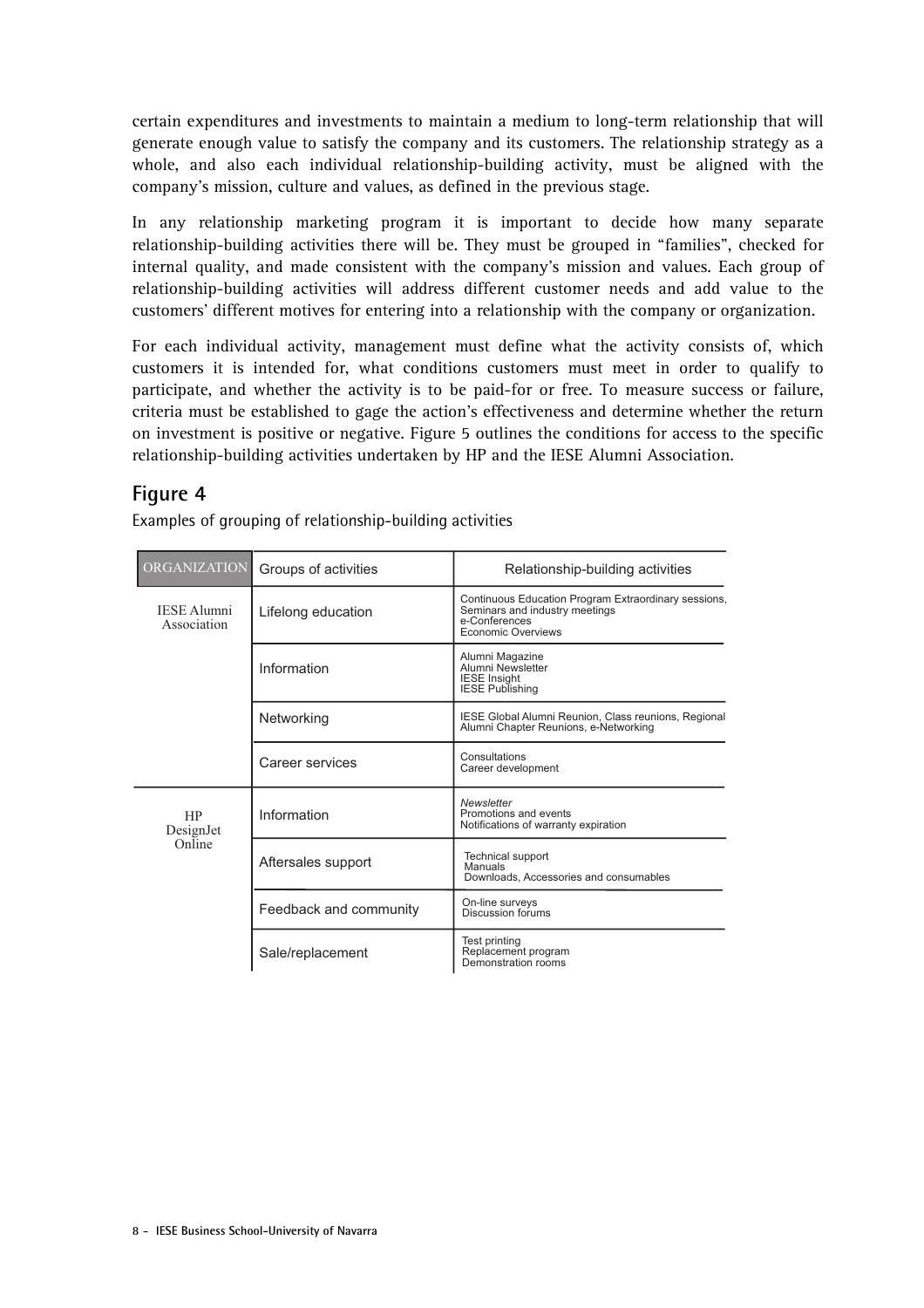Example of relationship-building activities

| Organization                      | <b>HP DesignJet Online</b>                                                                       | <b>IESE Alumni Association</b>                                                                       |
|-----------------------------------|--------------------------------------------------------------------------------------------------|------------------------------------------------------------------------------------------------------|
| Relationship-<br>building activiy | Sending of free print samples<br>to customers' offices.                                          | <b>IESE Continuous Education Program:</b><br>short, periodic training sessions on<br>topical issues. |
| Who for?                          | Customers registered at the<br>website + Unregistered website<br>users. Free registration.       | Members only (IESE alumni, who pay<br>an annual fee). Free, unlimited access<br>for members.         |
| On what<br>conditions?            | It is not necessary to have an HP<br>printer, but it is necessary to<br>regoster on the website. | Available only to alumni who are<br>members of the IESE Alumni Association.                          |
| Paid-for<br>or free?              | Completely free. Even delivery<br>is free.                                                       | Annual membership fee, with no<br>joining fee.                                                       |
| How are<br>results<br>measured?   | Percent e-mails opened + Percent<br>request for samples + Printer<br>purchases.                  | Percent attendance at meetings + Percent<br>loyalty of Alumni Assocation members.                    |

**Third step: acquire means and resources.** Having defined the company's mission, values and relationship culture and the chosen relationship strategy, the third step is to acquire the means and resources to put the individual relationship-building activities into effect. Specifically, management must identify, select and implement the technological means (CRM package, websites, intranet or extranet, business intelligence programs, data mining, loyalty cards, etc.) to develop the chosen customer relationship strategy. Scalability of the system is an important consideration, because if the strategy is successful, the number of users is likely to increase, and so too is the variety of relationship-building activities. The system should be expanded gradually, adding flexible and modular applications.

In this last stage, management must decide what staff will be needed to implement and run the program, paying special attention to the customer care, support and quality department, and making sure the means are available to actually implement the planned activities. In some cases this may involve acquiring physical assets, or outsourcing certain functions that are best performed by outside suppliers. For instance, many companies that have adopted relationship marketing strategies subcontract call center, e-mail or mailing services.

Organizing and carrying out all these relationship-building activities has a cost. Often, a company may be able to identify a set of partners or associates that will deliver additional benefits to customers in exchange for cooperating in the program. For example, some car rental companies, hotel chains, etc. award points to Iberia Plus cardholders and/or offer services in return for points. Such partners make relationship-building activities (including loyalty cards) more attractive and valuable to customers.

Lastly, having defined the strategy and the content of the relationship marketing program, the company must carry out a set of specific activities that serve the company's mission and relationship strategy. The following are just a few of the most important ones: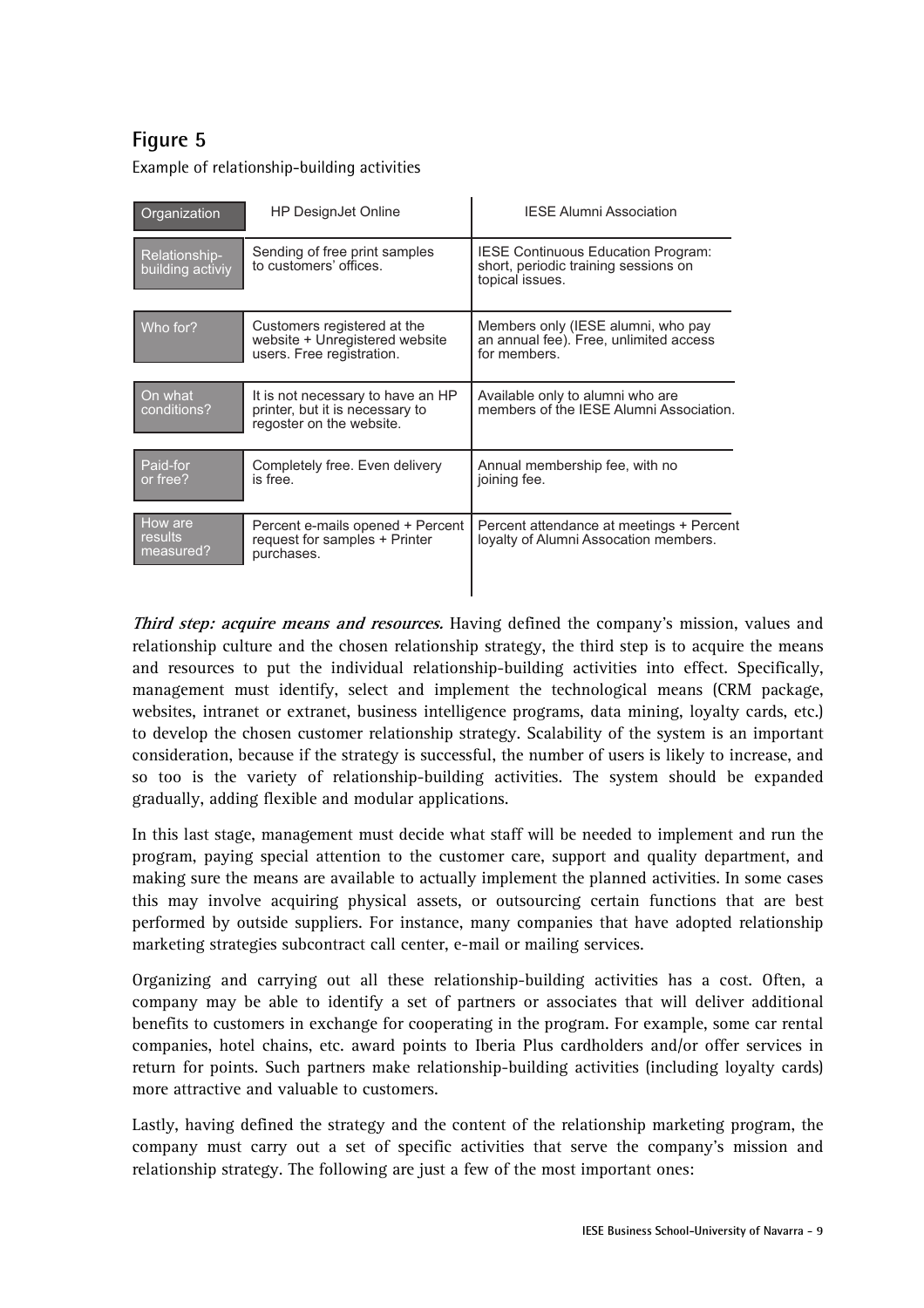- Feasibility analysis of the program
- Review of transactional marketing; assess the performance of:
	- − Product quality control
	- − Customer service
	- − Price setting
	- − Distribution channels, etc.
- Program management team:
	- − Create a program management team
	- − Assign responsibilities
	- − Plan follow-up meetings and coordinate the departments involved
- Study phase:
	- − Market studies
	- − Internal studies on the customers and the company
- Program definition:
	- − Relationship strategy; prior analysis of mission, values and culture
	- − Relationship-building activities
	- − Acquire means and resources
	- − Set short, medium and long-term goals (milestones)
	- − Decide which parts of the program will be carried out in-house and which will be outsourced
	- − Design (internal and external) communication and information activities
- Implementation:
	- − Introduce a loyalty card, if considered appropriate; plan a system of points, prizes, rewards and privileges for members
	- − Launch basic services that add value to partners or customers
	- − Design any additional services to be provided by partner companies
	- − Create/improve complaints service
	- − Merchandising materials to foster identification with the company
- Monitoring and improvement:
	- − Plan metrics for monitoring the program (quality management)
	- − Identify information obtained from customers and how to use it to personalize communications
	- − Plan gradual introduction of new services that cannot be launched until the program has matured (e.g., customer community)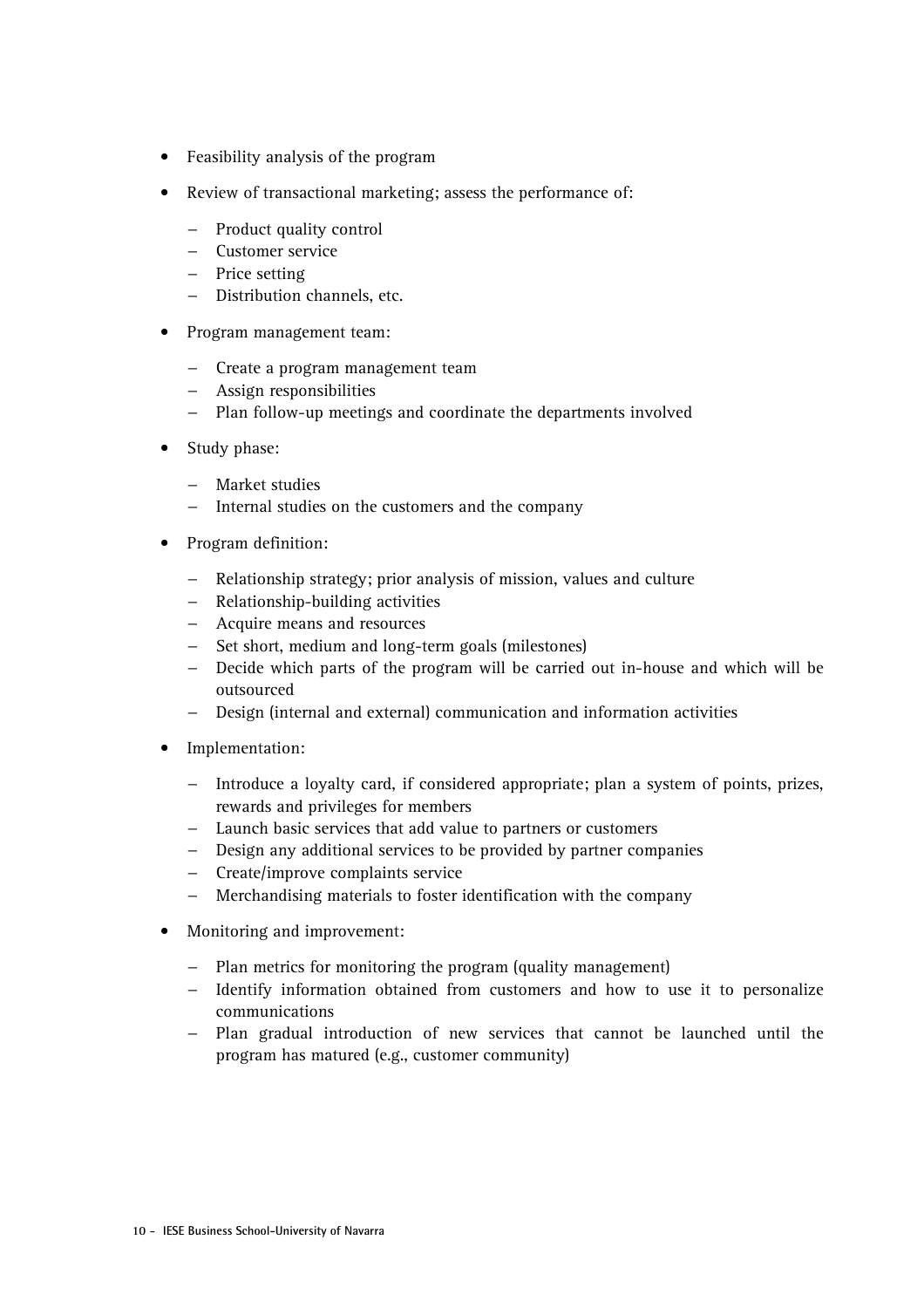## **The seven keys to effective relationship marketing**

The three planning steps described above are a perfect starting point to make a relationship marketing program feasible. They also show how it can be made a practical success. However, a program's long-term sustainability depends on seven factors. From our analysis of some recent cases (especially HP's "DesignJet Online" and Imaginarium's "Imaginarium Club") we have deduced the following success factors.

The first key factor is whether the company's *core business*, its essential value proposition, is being conducted with maximum efficiency and quality. If the core product or service is not working properly, the company will most likely be unable to build a customer relationship<sup>18</sup>. If the first contact is unsatisfactory, customers are unlikely to want to maintain a long-term relationship with the company. This is fairly obvious, but often tends to be forgotten and may be the first obstacle to be overcome.

A good example is HP's large-format printer division. When asked why HP's DesignJet Online program had been so successful  $(90\%$  customer loyalty<sup>19</sup>), management said that without excellent print quality and targeted investment in innovation and product quality, the program would not have elicited such a good response.

The second key factor is *gradual implementation* of the relationship strategy. It is not advisable to offer a wide choice of relationship-building activities right from the start. The cases we have studied suggest it is better at first to offer the activities that are likely to be most beneficial to the company and most valuable or most attractive to customers. For example, IESE's Continuous Education Program, which started in 1959 just as the first Senior Management Program ended, was designed to offer alumni a series of ongoing education sessions to help them keep up-to-date with the latest trends in management. These sessions were a direct response by IESE to the detected and declared needs of its alumni and were immediately well accepted. Gradually, new services were added, to reach a total of 31 today. But it is essential to start with what will satisfy customers most.

Slowly, over time, the range of relationship-building activities may be expanded, but not until the first activity is thoroughly established and well accepted. The fact that these programs directly affect customers' perception of the company makes it particularly important that they be introduced gradually.

Although it is common practice, a loyalty card or rewards program does not have to be part of the deal. It should be included only if the benefits outweigh the costs. As the four successful cases we have analyzed show, it is perfectly possible to design and implement a relationship marketing strategy without a loyalty or rewards card. In other words, a company may develop a relationship proposal that its customers value highly, without being offered any points or rewards.

The third key to success is to create a *genuinely two-way* relationship between the company and its customers. Every relationship-building activity entails costs and/or benefits for both parties.

<sup>&</sup>lt;sup>18</sup> Storbacka, K., T. Strandvick and C. Grönroos, "Managing Customer Relationships for Profit: The Dynamics of Relationship Quality", *International Journal of Service Industry Management*. In this article, the authors develop a dynamic model of relationship quality that starts with service quality and customer satisfaction as the two factors that initially reinforce the relationship between customers and the company.

<sup>19</sup> Renart, Lluís, Francesc Parés and Carlos Cabré, "The spectacular success of HP in DesignJet Online", *Harvard Deusto Marketing & Ventas*, December 2003.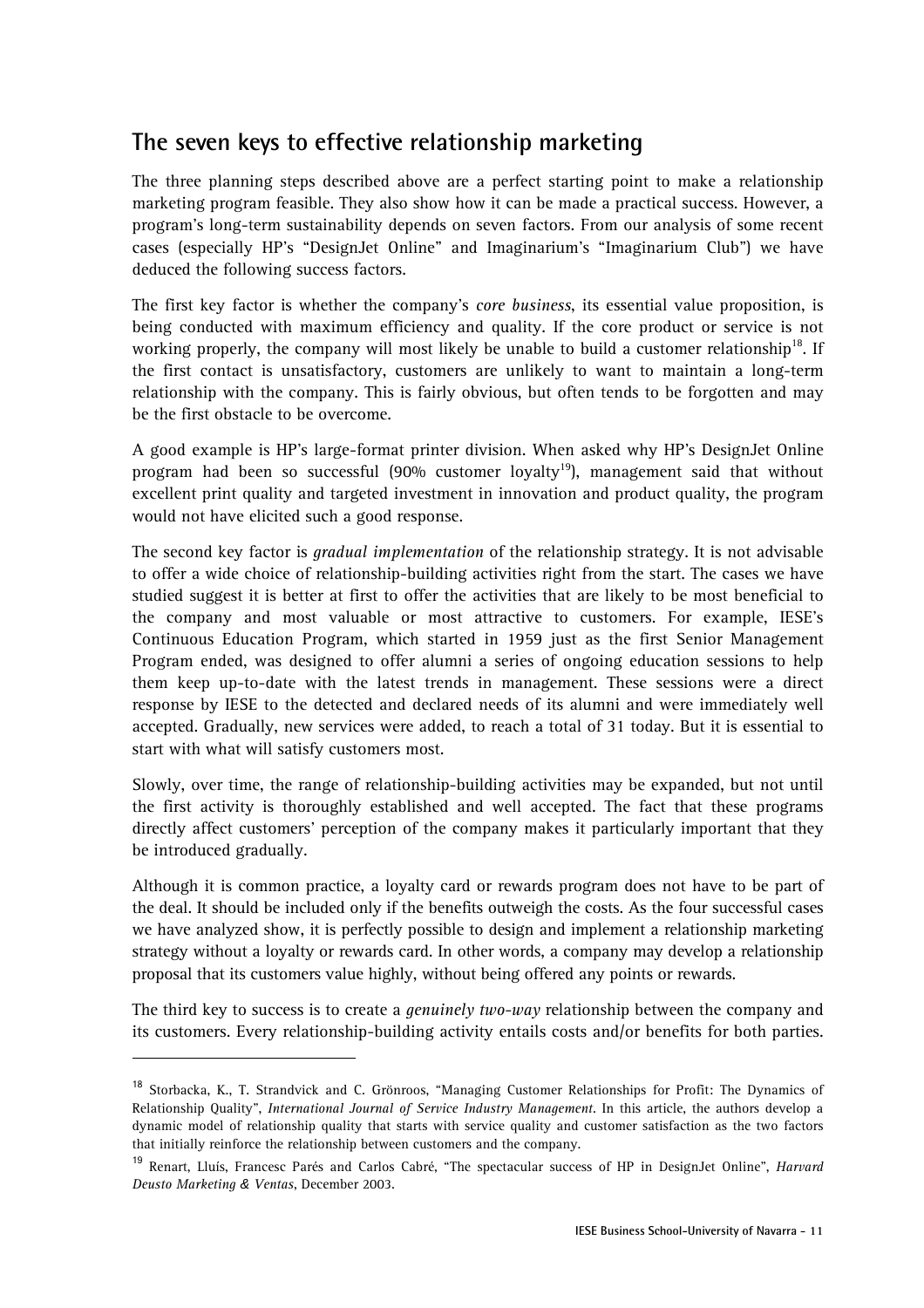The company must pay an implementation and program management cost, which will be rewarded by customer satisfaction and loyalty. For the customer, too, maintaining the relationship with the company has certain costs and benefits. A relationship marketing program is genuinely two-way when the cost-benefit ratio is favorable for both the company and its customers, that is, when the benefits of creating and maintaining the program (in the case of the company) and of relating to the company (in the case of the customer) are greater than the costs.

It is surprising to find that some companies act as if their ideal customers were little more than captive "milch cows", tethered to the company's products or services, whom they aim to "milk" for all they are worth.

More important still is to realize that the two-way nature of a relationship marketing program cannot be limited to the company-customer relationship. Even within the company, the internal processes and activities of the marketing, sales, support and R&D departments must also benefit from the program and the information the company has gathered about its customers. The costbenefit ratio must be positive in each of these departments, too.

In the marketing department, for example, audience segmentation, promotion and communication activities must be fed by the customer information obtained via the contacts recorded by the CRM software that handles all the program's information and marketing actions. Loyalty-building activities are particularly important. They are key to the sustainability of any business and require a deep knowledge of each customer's profile in order to personalize communications and achieve a high response rate.

In the case of the sales department, the information provided by the CRM system may help to improve the planning and sales forecasting, prospect management and customization activities, among others.

The quality or support department may use the information to improve its handling of incidents reported by customers, by establishing a systematic formal consultation process and responding quickly and accurately to any customer inquiry.

Lastly, the R&D department (all-too-often forgotten by the designers of relationship marketing programs) may also benefit. At HP, for example, comments made by customers in discussion forums and support inquiries are passed on to R&D, which may use them to improve product quality and respond more effectively to customers' real or latent needs.

The synergy between the internal processes of the marketing, sales, support and R&D departments, on the one hand, and the customers, on the other, is a key reason for the success of many relationship marketing programs. Figure 7 illustrates this synergy, which we call the "five circles of relationship marketing".

This internal bilaterality of relationship marketing programs means that management has to "sell" the program not only to customers, as has traditionally been the case, but also to the company's various departments, so that they make the most of it. The more the marketing, sales, support and R&D departments participate, the better the cost-benefit ratio for the company and the more customers benefit from the program.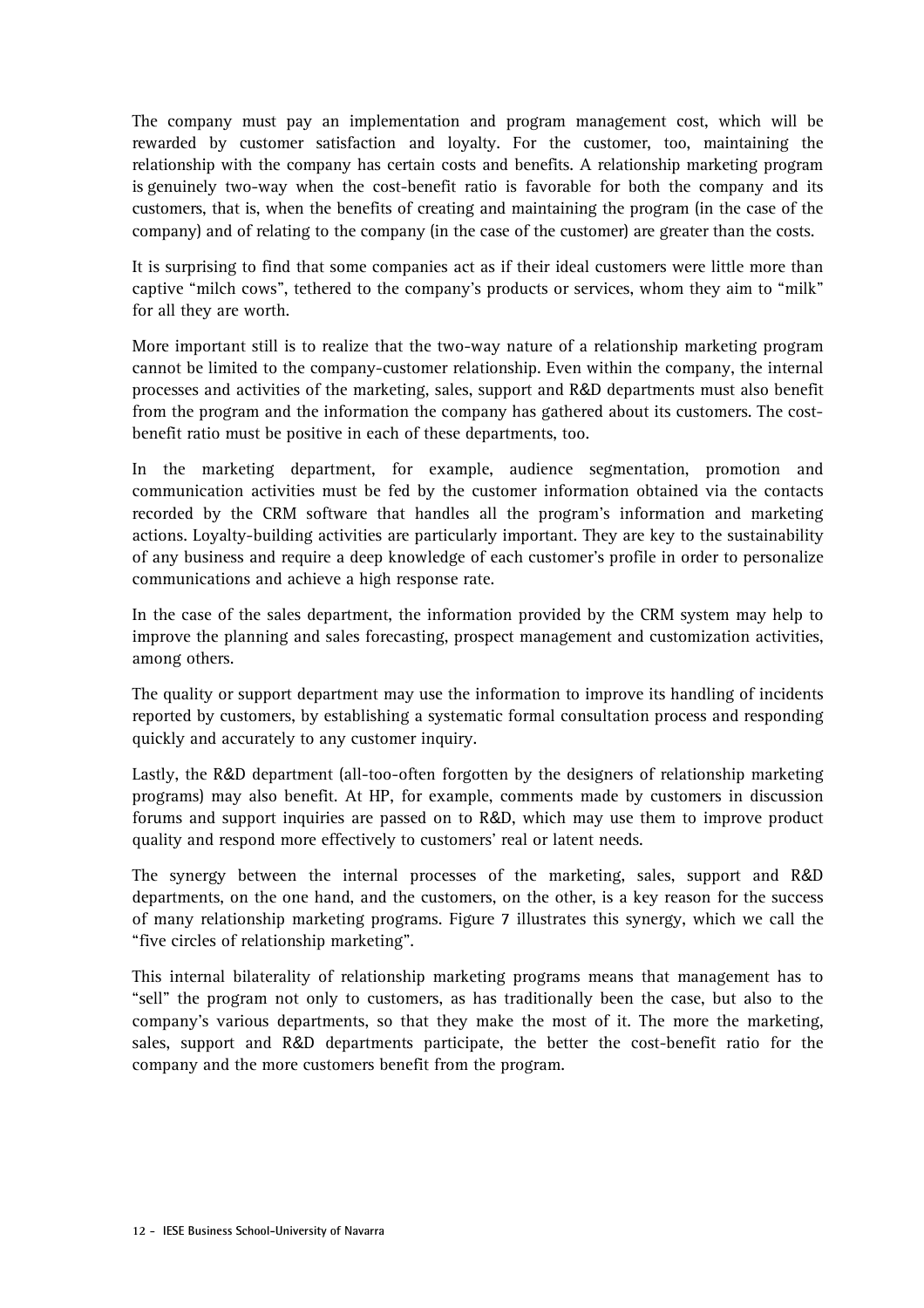The seven keys to effective relationship marketing

| <b>KEYS TO SUCCESS</b> |                                                                                                                                                             | <b>Examples</b>                                                                                                                                                                                                                                                                                                                                                                                                                                                                                                                                                                                               |
|------------------------|-------------------------------------------------------------------------------------------------------------------------------------------------------------|---------------------------------------------------------------------------------------------------------------------------------------------------------------------------------------------------------------------------------------------------------------------------------------------------------------------------------------------------------------------------------------------------------------------------------------------------------------------------------------------------------------------------------------------------------------------------------------------------------------|
| 1                      | <b>CORE BUSINESS</b><br>A company will not be able<br>to build customer<br>relationships unless the core<br>product or service comes up<br>to expectations. | According to HP printer division managers, printer quality and R&D<br>investment were key to the success of the relationship marketing<br>program.<br>At IESE, if customers had been dissatisfied with the core executive<br>education program, the Alumni Association would not have been<br>such a success.                                                                                                                                                                                                                                                                                                 |
| $\mathbf{2}$           | <b>GRADUAL APPROACH</b><br>The company should start<br>with the most promising<br>relationship-building<br>activities and gradually<br>expand the range.    | At HP, management stressed the importance of adding new<br>activities only once those already introduced were well accepted.<br>At Imaginarium, a low-intensity relationship marketing program<br>was launched, without a loyalty card.<br>At Spainsko, there was no loyalty card and the program initially<br>was limited to obtaining information about the customers and<br>personalizing the company's offering.<br>At IESE, the Continuous Education Program was launched in<br>direct response to managers' training needs. Over time, as many<br>as 33 relationship-building activities were launched. |
| 3                      | <b>TWO-WAY PROCESS</b><br>The cost-benefit ratio must<br>be positive for both sides.                                                                        | At HP, customers received a rapid response to their inquiries,<br>while HP InkJet Division's various departments (R&D, marketing,<br>support) obtained valuable information about the customers,<br>making this a profitable relationship for both sides.<br>At Spainsko, thanks to the CRM software, the company obtained<br>information about the customers that enabled it to personalize its<br>communications. At the same time, customers received a more<br>personalized service that helped them choose the right model.                                                                              |
| 4                      | <b>RELUCTANCE</b><br>Overcome customers'<br>reluctance to relate to the<br>company by offering<br>appropriate services and<br>benefits.                     | At HP, the registration process was short and voluntary. The new<br>services were directly aimed at meeting customers' real needs,<br>without pandering to technology fads.<br>At Imaginarium, families that belonged to the Imaginarium Club<br>identified more closely with the brand.<br>At Spainsko, the CRM software supported efforts to make<br>customers feel that the company was aware of their needs and<br>treated them as somebody special every time they made a<br>purchase.                                                                                                                   |
| 5                      | <b>VIRTUOUS CIRCLES</b><br>Generate positive dynamics;<br>exploit customer information<br>to personalize customer<br>treatment and satisfaction.            | At HP, customer information obtained during the advice,<br>purchase, installation and maintenance process was reused when<br>the customer came back a few years later to buy another printer.<br>Satisfied customers proved more willing to supply information and<br>were more receptive.<br>At Spainsko, knowledge of customer preferences was used when<br>customers made a second purchase to offer them models similar<br>to those they had bought previously.                                                                                                                                           |
| 6                      | <b>TOP MANAGEMENT</b><br><b>SUPPORT</b><br>It is essential to have top<br>management support.                                                               | At HP, division managers stress the importance of having top<br>management support, at the start and throughout the project,<br>and not having to produce short-term results.                                                                                                                                                                                                                                                                                                                                                                                                                                 |
| 7                      | <b>MULTI-CHANNEL</b><br><b>APPROACH</b><br>Integration of customer<br>communication channels.                                                               | At HP, information exchange between online and telephone<br>channels facilitated after-sales service. Customers' online activity<br>was known to the call center operator who subsequently served<br>that customer.                                                                                                                                                                                                                                                                                                                                                                                           |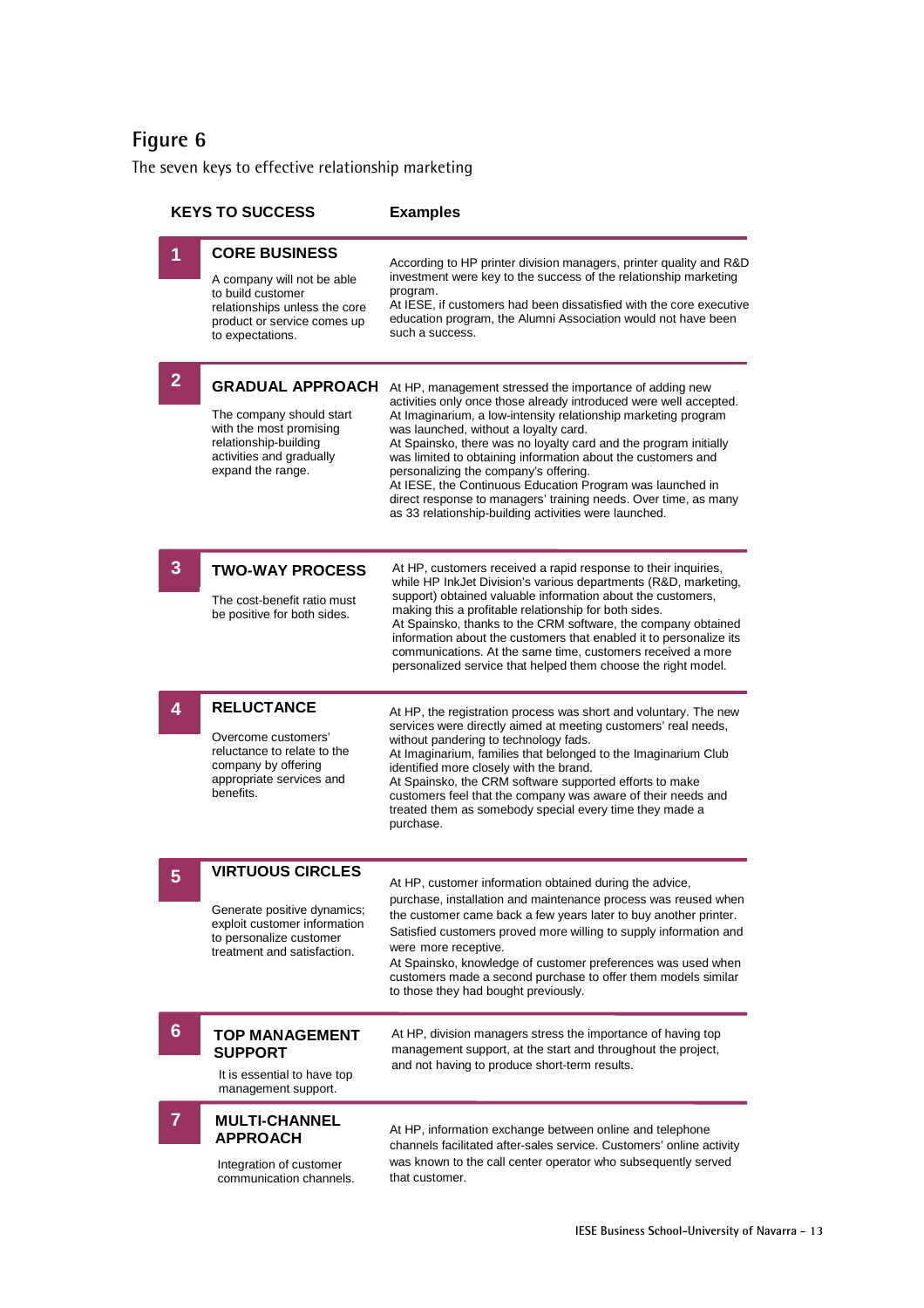The fourth key is the *relationship hindrance* that occurs when customers are reluctant, or openly or indirectly states that they do not want to maintain a relationship with the company. The following are the reasons cited by Noble and Phillips (2004) for why a satisfied customer may not want to maintain a relationship with the company:

- Maintenance: time and effort involved in keeping the information the company has about them up-to-date
- − Reception: costs associated with receiving communications from the company via email, regular mail, telephone…
- Physical: cost of having always to carry a card in order to obtain the benefits
- − Mental: cost of remembering passwords and company rules
- Initiation: time cost of being a member (registration, enrollment...)
- − Accumulation: time and purchase amount required to obtain benefits are too high
- Travel: the company store or office is too far away
- Hidden catch: later on, hidden costs appear that initially were unknown
- − Disincentive: benefits are not interesting or attractive…
- − Ignorance: ignorance of benefits
- Privacy: cost associated with lack of anonymity.
- − Social: customers feel uncomfortable if their relationship with the company becomes public

#### **Figure 7**

The five circles of relationship marketing



Although traditionally companies have focused on how they relate to their customers, it is important also to analyze the other side of the coin, that is, why customers are keen or reluctant to relate to the company. The cases we have analyzed indicate that it is important to overcome customer reluctance by offering services and benefits that appeal to customers.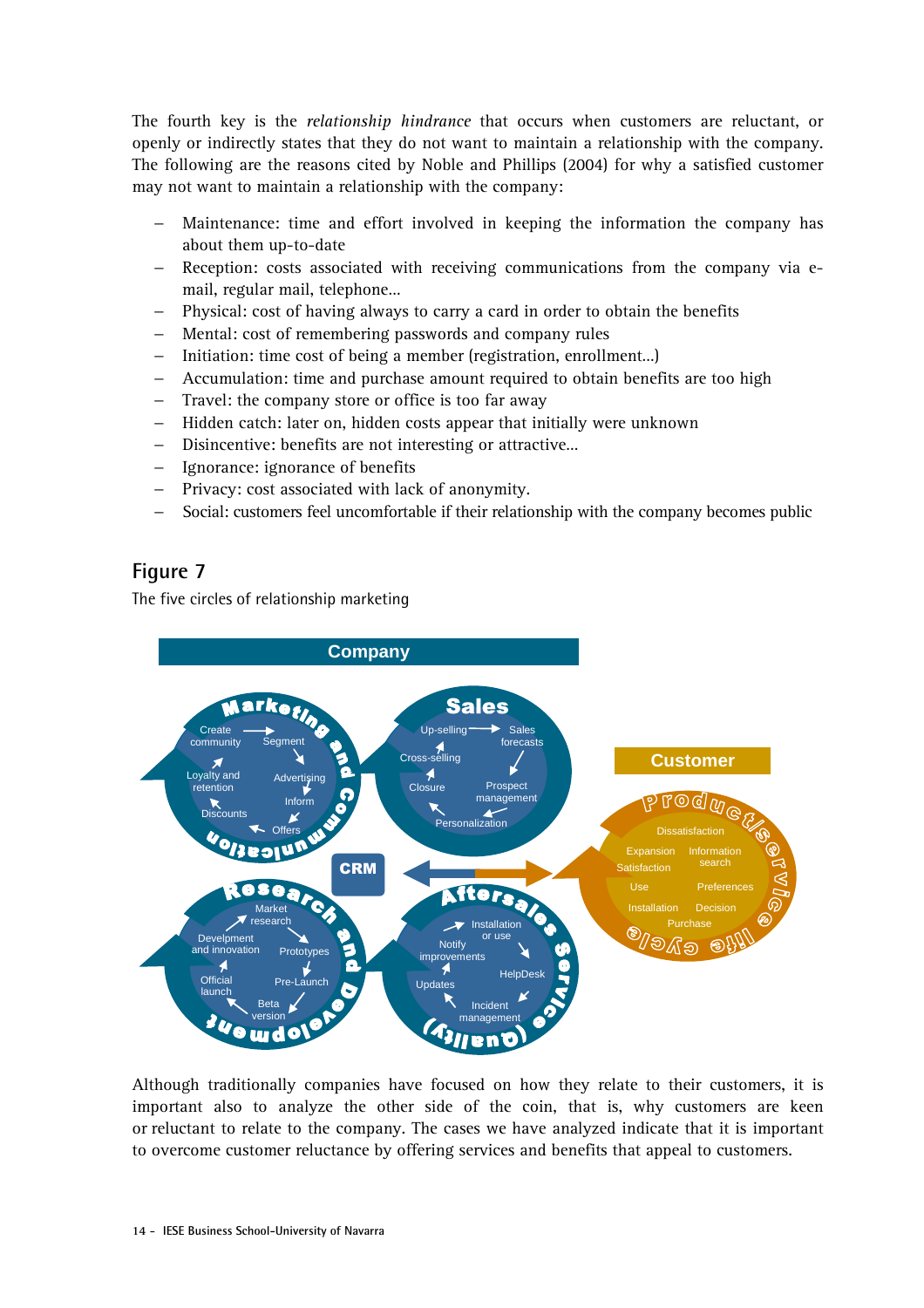The fifth key is to be alert to the potential for *virtuous circles*. If the relationship marketing strategy is well designed and well executed, the program may snowball. In various cases analyzed in recent years, we have confirmed the importance of virtuous circles. Virtuous circles may arise when the information obtained about the customers enrolled in the program is centralized, thanks to a CRM system, and is regularly updated and made available to the different departments and employees, allowing the company to personalize and target its offering. In the short term, this results in more satisfied customers, who receive better service, and higher sales. In the long term, it generates more information about customers, who, being satisfied, are more loyal and more willing to provide further details. This is the feature that appeals most to the managers who have chosen to implement such systems: the long-term sustainability these programs provide is difficult for any competitor to imitate in the short term.

#### **Figure 8**

Virtuous circles of relationship marketing



The information supplied by customers allows marketing directors to fulfill their dream of fully personalizing their messages. It gives scope for "variable geometry" relationships, with different content for different customers, which is key if we accept that not all customers will be willing to maintain a relationship and that different customers may value different relationshipbuilding activities differently.

The sixth key is to have *top management support* from the outset and throughout the process. This has proven fundamental, given the strategic impact CRM projects can have, their duration, and the fact that they usually involve different areas of the company.

Lastly, the seventh key is *multi-channel marketing*. In recent years, the number of channels for communicating with customers has grown. In addition to traditional channels such as telephone, television or regular mail, we now have the Internet, e-mail, PDAs, and many others. This has been a real challenge for companies, and in particular for those with relationship marketing programs.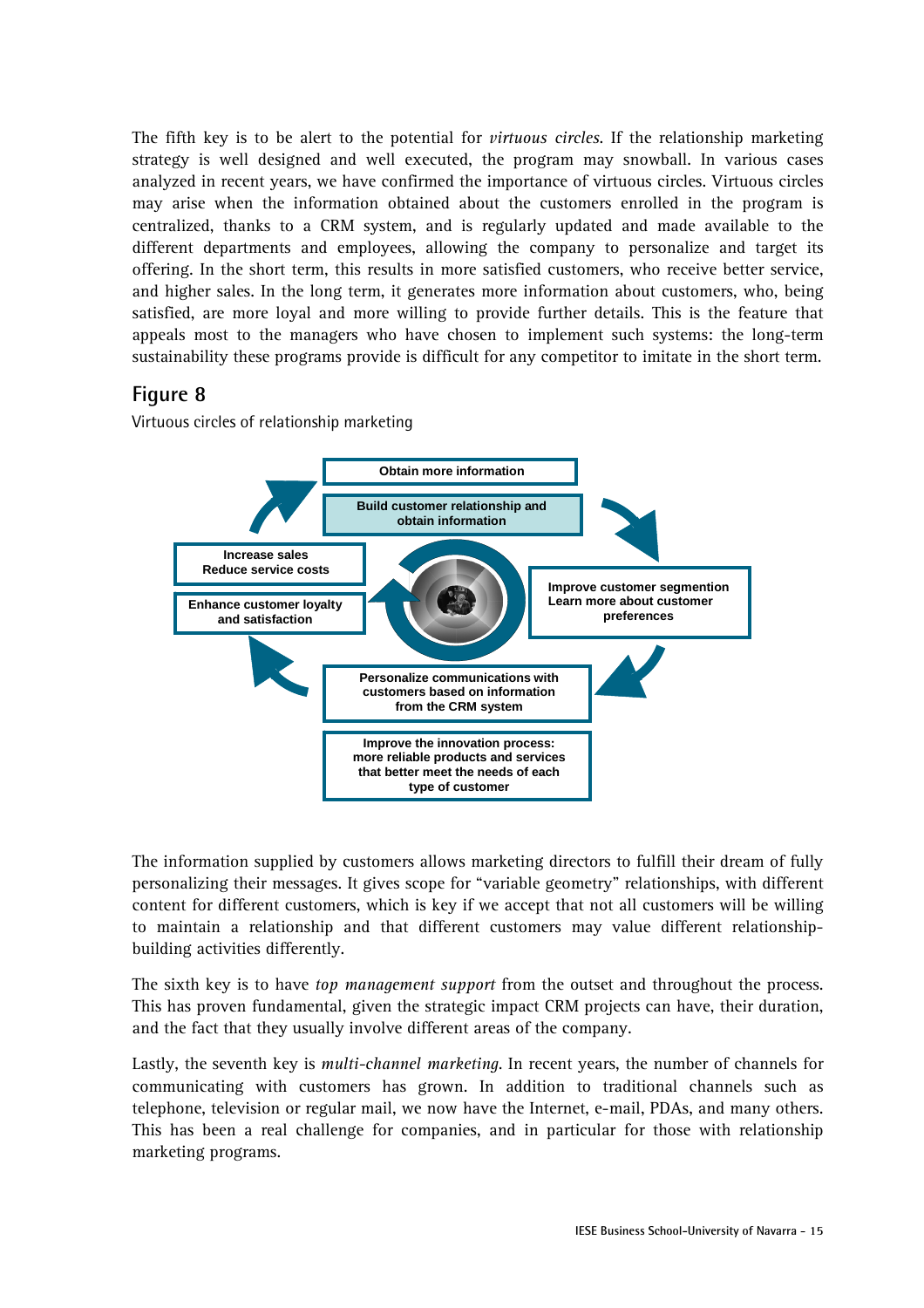While, initially, relationship marketing programs were conducted exclusively via the Internet or simply involved giving customers the option of contacting the company through on-line or mobile channels, real multi-channel marketing involves integrating all these channels, so that the company conveys a uniform brand image through every channel, the information distributed through each channel is readily accessible, synergies are realized between channels, and customers are able to switch communication channel as they choose and at no extra cost.

In line with the white paper entitled "Stop Random Acts of CRM", published in 2005 by Right Now Technologies - Peppers & Rogers Group (no author specified), companies must aspire to deliver "a seamless experience" in all their contacts with customers. This idea is illustrated in the following diagram:



#### The Customer Experience Strategy Map

A single customer knowledge base, or data repository, is the linchpin for collecting customer insight gained from interactions across channels, and translating that insight into seamless customer experiences across the lifecycle. Source: Peppers & Rogers Group

## **Conclusion**

Recent experience in the implementation of relationship marketing programs has shown that it is a gradual process in which companies must experiment to see how customers react to each project; in which it is important not to put all one's eggs in one basket; and in which the benefits materialize gradually as the program advances.

It has also been shown that technology can help to implement the company's chosen customer strategy; but it should never be the heart of the project, or its starting point.

There is no doubt that the new American Marketing Association definition is a sign that relationship marketing is gaining acceptance; but there is no such thing as the perfect or definitive relationship strategy. Companies must always be willing to start or stop relationshipbuilding activities over time, as circumstances change and customer acceptance and participation evolve.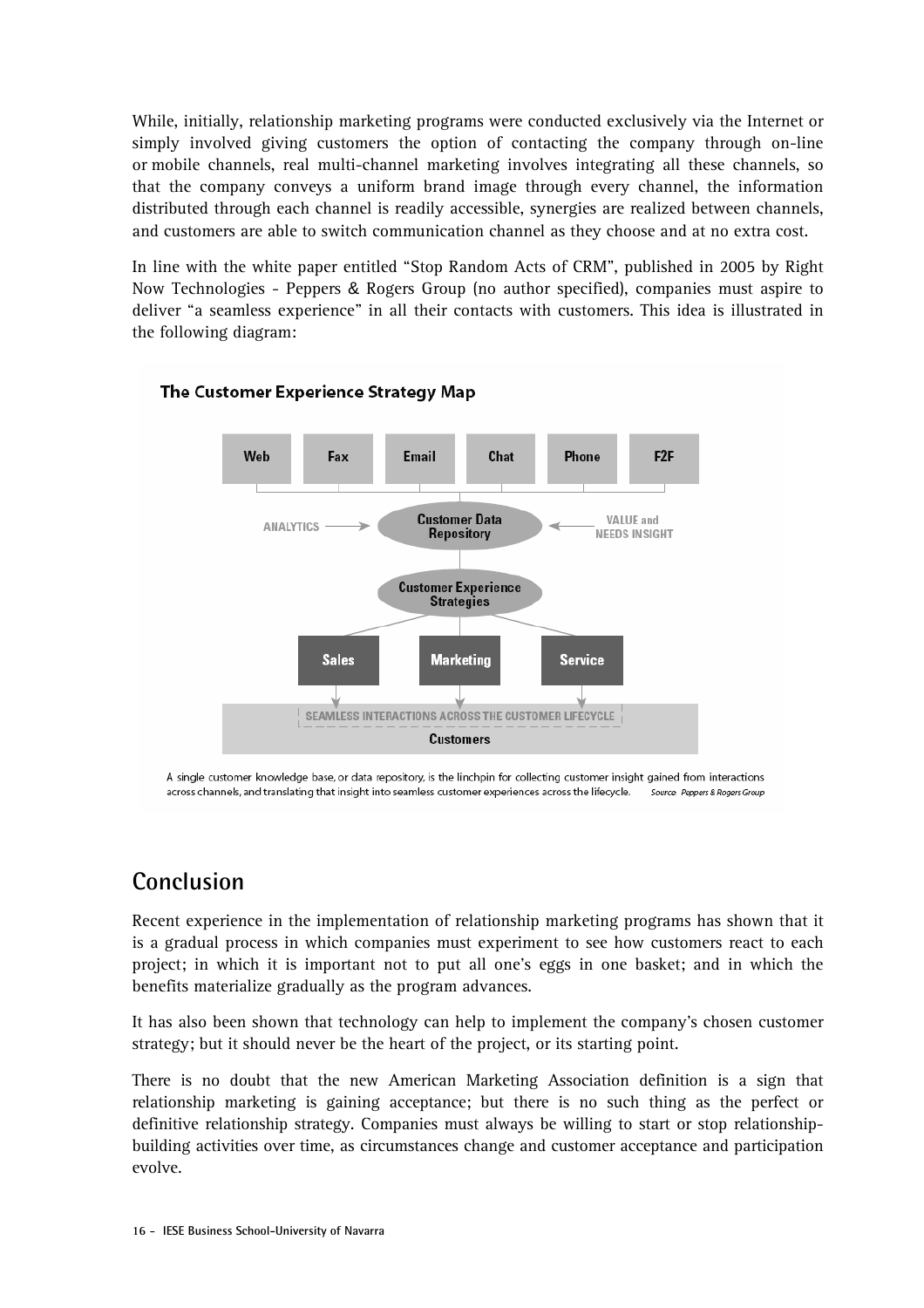### **Bibliography**

Berasategui L., F. Parés and L. G. Renart, "Imaginarium", case M-1173-E, IESE Business School.

- Berry, Leonard (2002), "Relationship Marketing of Services. Perspectives from 1983 to 2000. Relationship Marketing in the New Economy", *Journal of Relationship Marketing*, 1 (1), p. 67.
- Bhattacharya, C.B. and Sankar Sen (2003), "Consumer-Company Identification: A Framework for Understanding Consumers Relationships With Companies", *Journal of Marketing*, April, 67, 2, pp. 76-88.
- Cabré C., F. Parés and L. G. Renart, "Spainsko", case M-1005-E, IESE Business School.
- Cabré, C., F. Parés and L. G. Renart, "Hewlett Packard: DesignJet Online 2003", case M-1175-E, IESE Business School.
- CRM Guru (2002), "The Blueprint for CRM Success: Outcomes of a Comprehensive Study Identifying Best Practices Leading to ROI and Factors Contributing to Failure".
- Croteau, Anne-Marie and Peter Li (2003), "Critical Success Factors of CRM Technological Initiatives", *Canadian Journal of Administrative Sciences*, March, 20, 1.
- Damanpour, Fariborz (1987), "The Adoption of Technological, Administrative, and Ancillary Innovations: Impact of Organizational Factors", *Journal of Management*, 13, 4, pp. 675-688.
- Damanpour, Fariborz (1991), "Organizational Innovation: A Meta-Analysis of Effects of Determinants and Moderators", *Academy of Management Journal*, 34, 3, pp. 555-590.
- Day, George (2000), "Winning the Competition for Customer Relationships", *Sloan Management Review*, spring.
- Deshpandé, Robit and John U. Farley (1996), "Understanding Market Orientation: A Prospectively Designed Meta-Analysis of Three Market Orientation Scales", Working Paper, Marketing Science Institute.
- Dorsch, Michael J., Scott R. Swanson and Scott W. Kelley (1998), " The Role of Relationship Quality in the Stratification of Vendors as Perceived by Customers", *Journal of Marketing Science*, 26, 2, pp. 128-142.
- Dubois, B. and Alex Rovira (1998), *Comportamiento del Consumidor. Comprendiendo al Consumidor*, 2nd edition, Prentice Hall.
- Ehrenberg, Andrew and Gerald Goodhardt (2002), "Double Jeopardy Revisited, Again", *Marketing Research*, spring, 14, 1.
- Forrester (2002), "CRM's Future: Humble Growth Through 2007", *TechStrategy Report*, July.
- Fournier, Susan, Susan Dobscha and David Glen Mick (1998), "Preventing the Premature Death of Relationship Marketing", *Harvard Business Review*, January-February, 76, 1.
- Greenley, Gordon E. (1995), "Market Orientation and Company Performance: Empirical Evidence from UK Companies", *British Journal of Management*, March, 6, 1, p. 13.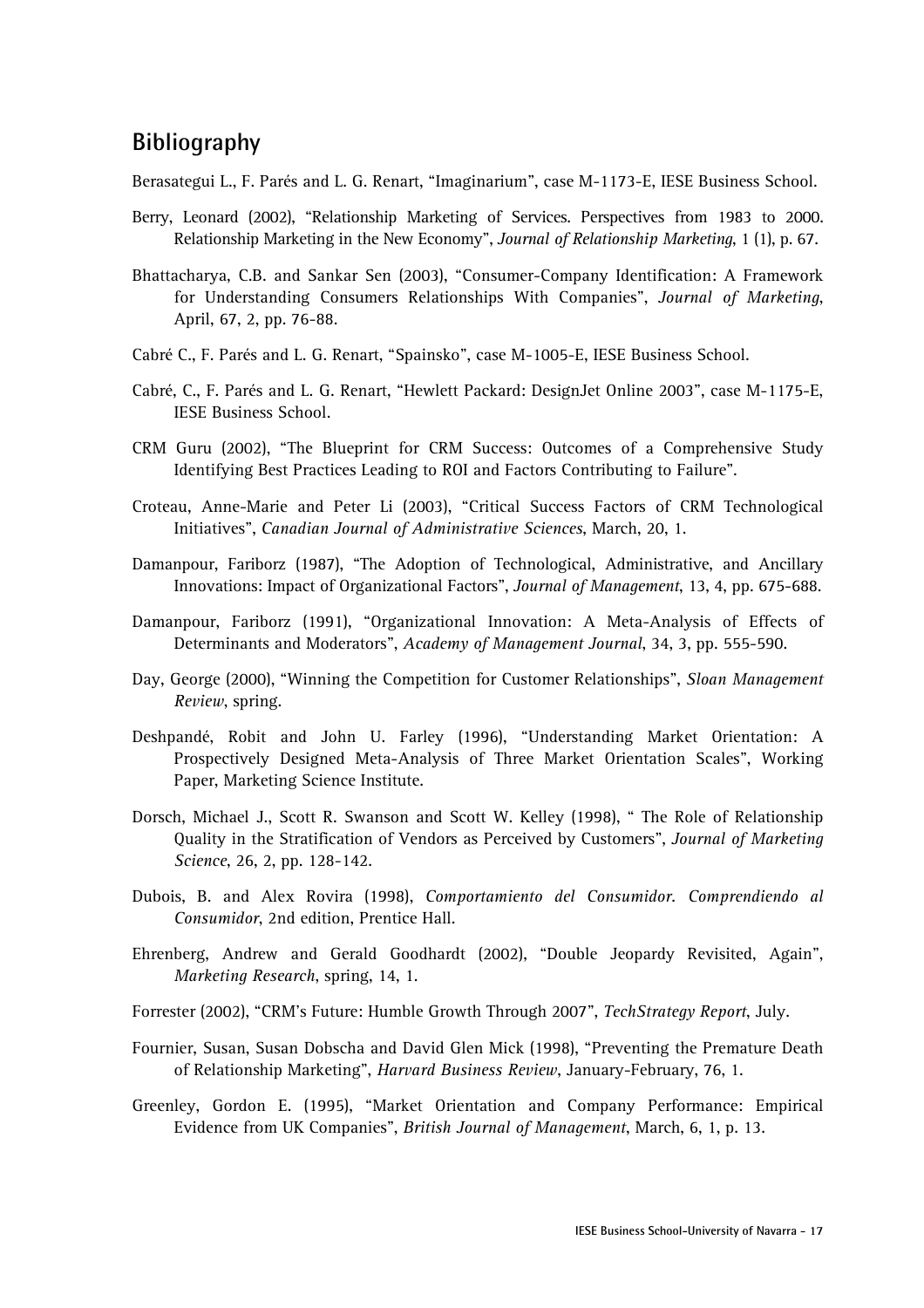- Gummenson, Evert (2002), "The Long Term Net Financial Outcome Caused by the Establishment and Maintenance of an Organization Network of Relationships", "Relationship Marketing In The New Economy", *Journal of Relationship Marketing*, 1, 1, p. 46.
- Haeckel, Stephan H., Lewis P. Carbone and Leonard L. Berry (2003), "How to Lead the Customer Experience", *Marketing Management*, January-February, 12, 1.
- Han, Jin K., Kim Namwoon and Rajendra K. Srivastava (1998), "Market Orientation and Organizational Performance: Is Innovation a Missing Link?", *Journal of Marketing*, October, 62, 4.
- Hax, Arnoldo and Dean Wilde Li (2001), "The Delta Model Discovering New Sources of Profitability in a Networked Economy", *European Management Journal*, August, 19, p. 379.
- Heiens, Richard (2000), "Market Orientation: Towards an Integrated Framework", *Academy of Marketing Science Review*.
- Hogan, John E., Katherine Lemon and Barak Libai (2003), "What is the True Value of a Lost Customer?", *Journal of Service Research*, February, 5, 3.
- Huete, Luis M. and Andrés Perez (2003), *Clienting. Marketing de servicios para rentabilizar la lealtad*. Ed. Deusto.
- Jaworski, Bernard J. and Ajay K. Kohli (1993), "Market Orientation: Antecedents and Consequences", *Journal of Marketing*, July, 57, 3.
- Kasper, Hans (2002), "Culture and Leadership in Market-Oriented Service Organisations", *European Journal of Marketing*, 36, 9/10, p. 1047.
- Kohli, Ajay K. and Bernard J. Jaworski (1990), "Market Orientation: The Construct, Research Propositions, and Managerial Implications", *Journal of Marketing*, 54, April, pp. 1-18.
- McAlexander, James H., John W., Schouten and Harold F. Koenig (2002), "Building Brand Community", *Journal of Marketing*, January, 66, pp. 38-54.
- Melewar, T. C., Carol Hunt and Susan Bridgewater (2001), "Business to Business Relationship Marketing: an Internet and International Perspective", *Marketing Review*, winter, 2, 2, p. 169.
- Narver, J.C. and S.F. Slater (1990), "The Effect of a Market Orientation on Business Profitability", *Journal of Marketing*, October, 54, 4.
- Naudé, Pete and Francis Butlle (2000), "Assessing Relationship Quality", *Industrial Marketing Management*, 29, pp. 351-361.
- Newell, Fred (2000), *Loyalty.com: Customer Relationship Management in the New Era of Marketing*. McGraw-Hill Professional Book Group.
- Noble, Stephanie M. and Joanna Phillips (2004), "Relationship hindrance: Why would consumers not want a relationship with a retailer?", *Journal of Retailing*.
- Parés, F., L. G. Renart, "Hewlett-Packard: DesignJet Online 1997", M-1084-E, IESE Business School; and "Hewlett-Packard: DesignJet Online 2003", M-1175-E.
- Peppers, Don, Martha Rogers and Bob Dorf (1999), "Is Your Company Ready for One-to-One Marketing?", *Harvard Business Review*, January-February.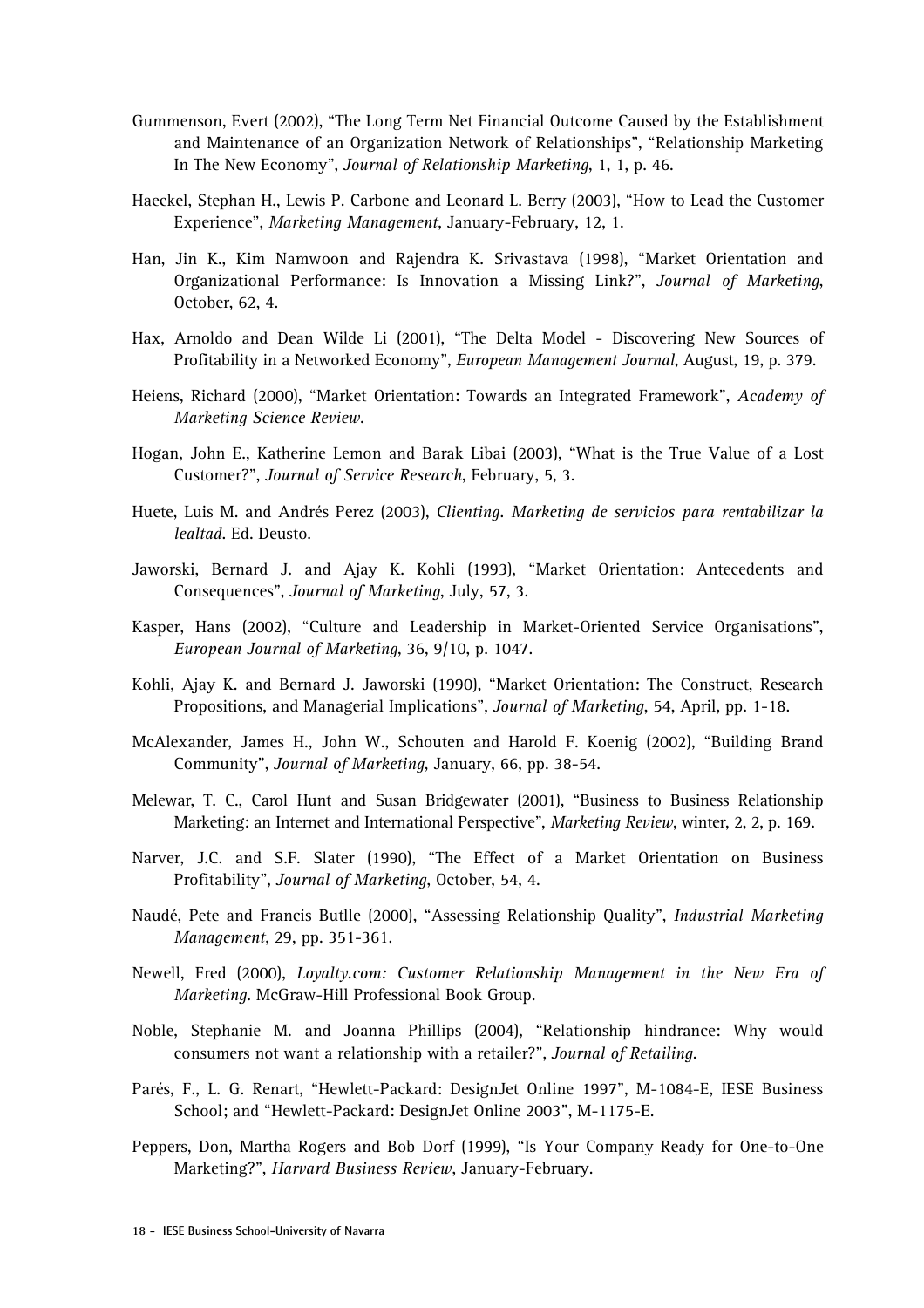- Pine, Joseph and James H. Gilmore (1998), "Welcome to the Experience Economy", *Harvard Business Review*, July-August, 76, 4.
- Praveen K. Kopalle and Scott Neslin (2003), "The Economic Viability of Frequency Reward Programs in a Strategic Competitive Environment", *Review of Marketing Science*, 1.
- Right Now Technologies Peppers + Rogers Group (2005), "Stop Random Acts of CRM: Delivering a Seamless Customer Experience", White Paper available at www.rightnow.com or www.1to1.com
- Ramaseshan, B., Albert Caruana and Loo Soon Pang (2002), "The Effect of Market Orientation on New Product Performance: A Study Among Singaporean Firms", *Journal of Product & Brand Management*, 11, 6/7, p. 399.
- Randell, E. James, Soonhong Min, Seokwoo Song and James S. Keebler (2002), "An Internet-Mediated Market Orientation (IMO): Building a Theory", *Journal of Marketing Theory & Practice*, spring, 10, 2.
- Renart, L. G., Francesc Parés and Carles Cabré Margalef (2003), "El espectacular éxito de HP en DesignJet Online", *Harvard Deusto Marketing & Ventas*, December.
- Renart, L. G. (2002), "Marketing relacional: café para todos?", *Harvard Deusto Business Review*, November-December, pp. 2-10.
- Renart, L. G., Francesc Parés and Carles Cabré Margalef (2005), "CRM: tres estrategias de éxito", ebcenter PwC & IESE, February.
- Reuters (2003), "The CRM Outlook: Maturing to the next level", May.
- Reichheld, Frederick F. (2001), *The loyalty effect: the hidden force behind growth, profits, and lasting value*. Harvard Business School Press, Boston, Mass.
- Reichheld, Frederick and Earl W. Passer (1990), "Zero defections: Quality comes to services", *Harvard Business Review*, September-October, pp. 105-111.
- Rigby, Darrell K., Frederick F. Reichheld and Phil Schefter (2002), "Avoid the Four Perils of CRM", *Harvard Business Review*, February, 80, 2.
- Ruekert, Robert W. (1992), "Developing a Market Orientation: An Organizational Strategy Perspective", *International Journal of Research in Marketing*, August, 9, 3, p. 225.
- SalesForce.com, (2004), "Customer service culture and attitudes towards CRM in Europe".
- Schmitt, B. (2000), "Creating and Managing Brand Experience on the Internet", *DMI Journal*.
- Schmitt, Bernd (1999), "Experiential Marketing", *Journal of Marketing Management*, 15, pp. 53-67.
- Selnes, Fred and James Sallis (2003), "Promoting Relationship Learning", *Journal of Marketing*, July, 67, 3.
- Slater, Stanley F. and John C. Narver (1994), "Does Competitive Environment Moderate The Market Orientation-Performance Relationship?", *Journal of Marketing*, January, 58, 1.